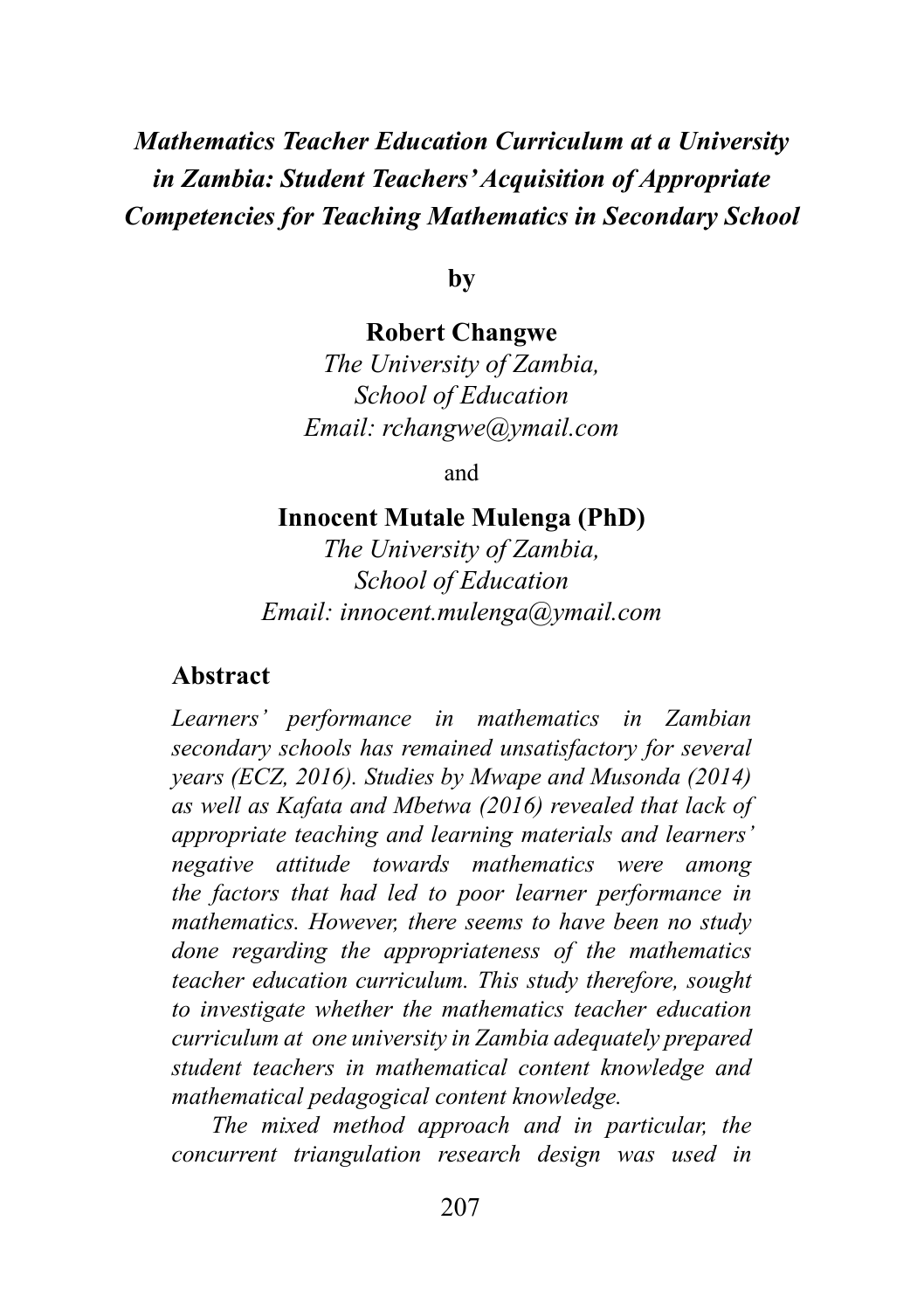*this study. Questionnaires were employed to collect data from university graduates of mathematics education and fourth year (final year) student teachers who were on the programme. Lecturers of mathematics content and mathematics teaching methods and the Standards Officers for Mathematics were also interviewed. Mathematics class lessons were also observed.*

*The main findings of the study indicated that the university mathematics teacher education curriculum did not adequately prepare student teachers to teach mathematics. Graduates lacked the relevant mathematical knowledge and the mathematical pedagogical knowledge upon graduation. Results also suggested that this had contributed to the poor mathematics learner performance in secondary schools.*

*Hence, it was recommended that the university mathematics teacher education curriculum should be reviewed after conducting a job analysis of the teacher of mathematics. It was also recommended that the Ministry of General Education should conduct in-service training of teachers of mathematics using the already existing continuous professional development structures within the ministry.*

### *Key words:* Teacher Education, Mathematical Content Knowledge, Pedagogical Content Knowledge, Mathematical Knowledge for Teaching, Job Analysis.

### **Introduction**

Mathematics is one of the most important subjects in every human society. In order to show the position that mathematics occupies in any given society, Fatima (2012) cited an English Franciscan friar, philosopher, scientist and scholar of the  $13<sup>th</sup>$  century Roger Bacon (1214-1294) who argued that 'neglect of mathematics works is an injury to all knowledge, since he who is ignorant of it cannot know the other sciences or the things of the world.'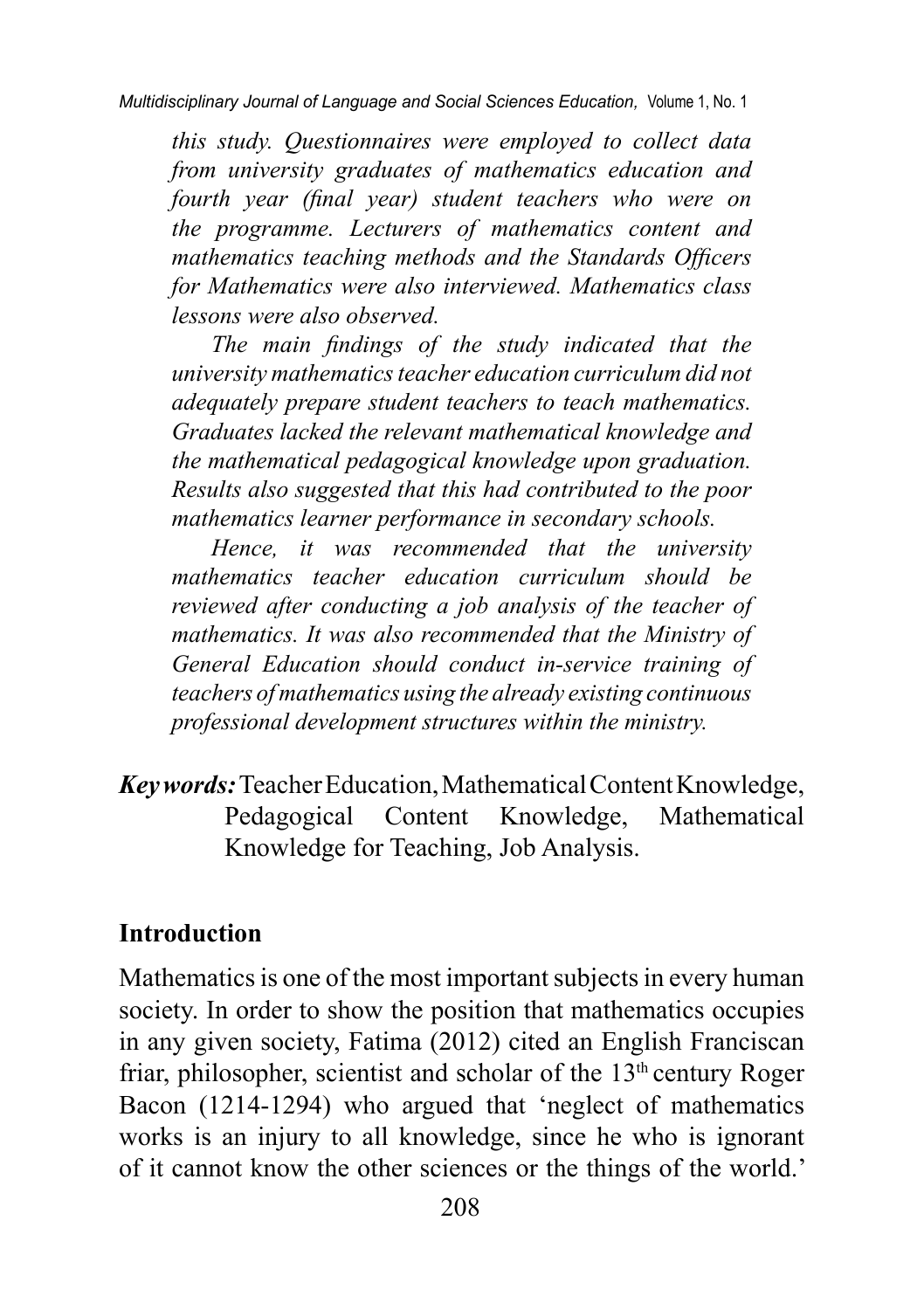Similarly, the Examinations Council of Zambia (ECZ) (2012: 31) argued that 'one of the objectives of teaching mathematics is to build up an understanding and appreciation of mathematical concepts and computational skills in the learners in order for them to apply them in other subject areas and everyday life.' Thus, knowing mathematics can be something satisfying and empowering because of some of the qualities that are fostered by the subject. According to Fatima (2005) one of these qualities is the power of reasoning that improves analytical skills, creativity, abstract or spatial thinking, critical thinking, problem solving ability as well as effective communication skills.

Despite mathematics being one of the most important subjects in the Zambian education system as well as one of the key subjects that is considered for admission of students for most post-secondary school educational programmes, learners' performance has remained unsatisfactory for several years (ECZ, 2016). The study conducted by the Southern and Eastern Africa Consortium for Monitoring Education Quality (SACMEQ) which aimed at testing learners' mathematical and reading skills in fifteen Southern and Eastern African counties, ranked Zambian learners as the worst in mathematics and reading skills. Mwape and Musonda (2014) as well as Kafata and Mbetwa (2016) revealed that lack of appropriate teaching and learning materials and learners' negative attitude towards mathematics were among the factors that contributed to the poor learner performance in mathematics. Figure 1.1 shows the mean score percentages for some selected subjects in the 2014 and 2015 national school certificate examinations results. This kind of performance did not change in the 2016 school certificate leaving examination.

As indicated in figure 1.1, it is evident that learners have not been performing very well in mathematics school certificate final examination countrywide. Could it be that the factors identified by Mwape and Musonda (2014) and Kafata and Mbetwa (2016)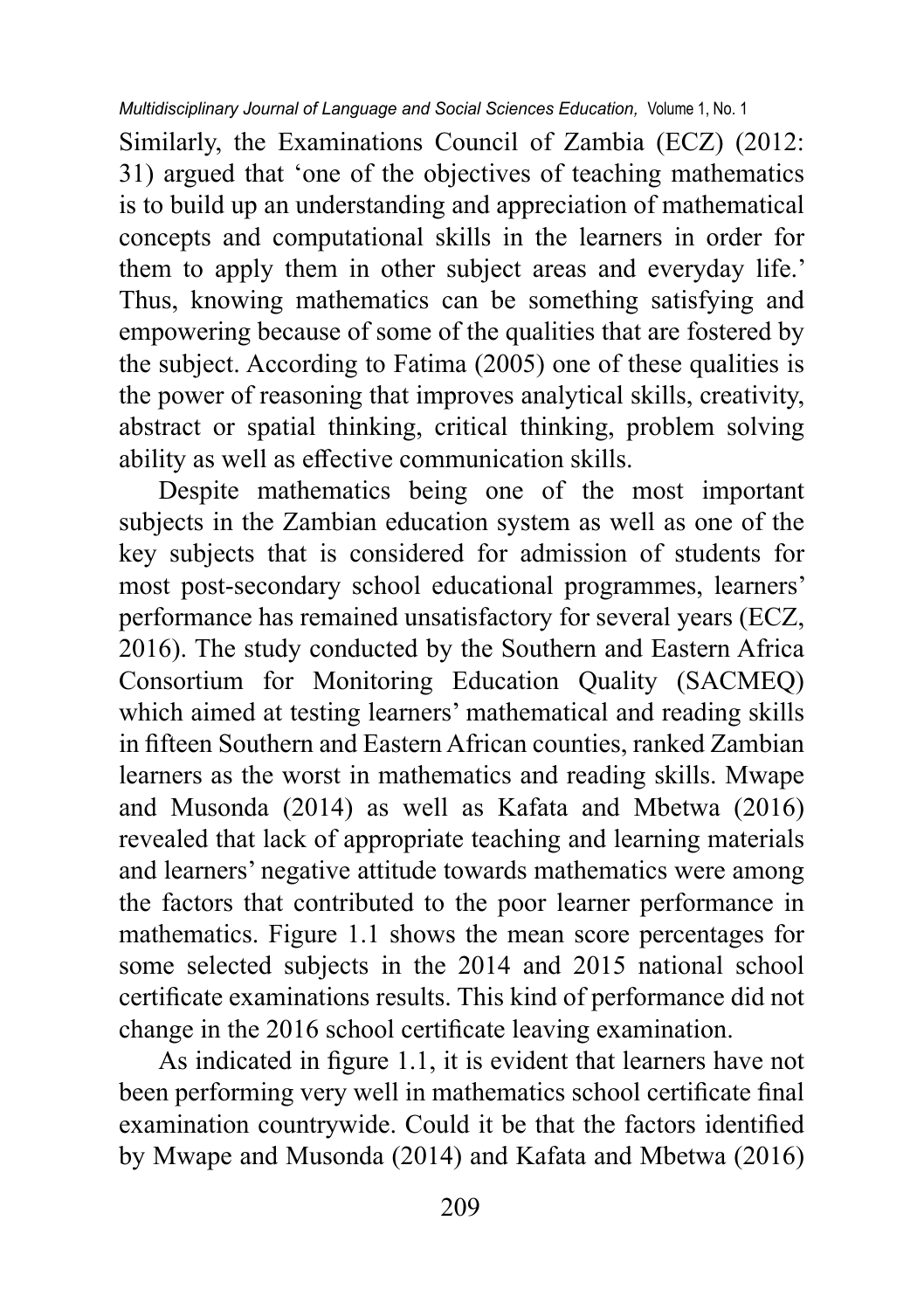were the only factors that had led to such a continuous poor learner performance? This question calls for the establishment of what could have led to such unsatisfactory performance in the subject. A study that was carried out in Pakistan by Khan (2012) also revealed that mathematics was one of the school subjects that had continued giving serious challenges to learners' abilities of understanding concepts and principles.

Despite studies that have been conducted by different scholars such as: Mbugua et al., (2012), Mutai (2010), Mwape and Musonda (2014) as well as Kafata and Mbetwa (2016) all having revealed that high teacher to pupil ratio due to overcrowded classes, negative attitudes and beliefs of learners towards mathematics as well as lack of appropriate teaching and learning materials being among the factors that had led to poor performance of learners in mathematics, The Examination Council of Zambia (ECZ, 2016: 3) documented that 'performance of learners in mathematics at all levels over the years, has been poor. The major challenge faced by most learners is a lack of masterly of content.' ECZ (2016) further documented that the poor learner performance in mathematics at all levels of secondary school could partly be attributed to the way teachers mark classwork and provide feedback to the learners.

Studies have revealed that ill-prepared teachers, teachers' poor attitudes and their lack of readiness to teach appropriately might affect learners' performance in mathematics (Avong, 2013; Okafor & Anaduaka, 2013). Based on what has been revealed by various scholars, and researchers, in this study, the authors were of the view that the mathematics teacher education curriculum needed to be examined in order to ascertain whether in some way it did contribute to teachers' failure to effectively teach classroom mathematics resulting in learners' poor performance in school certificate examinations.

According to the Zambian education policy document, Educating our Future (MoE, 1996) it is explained that the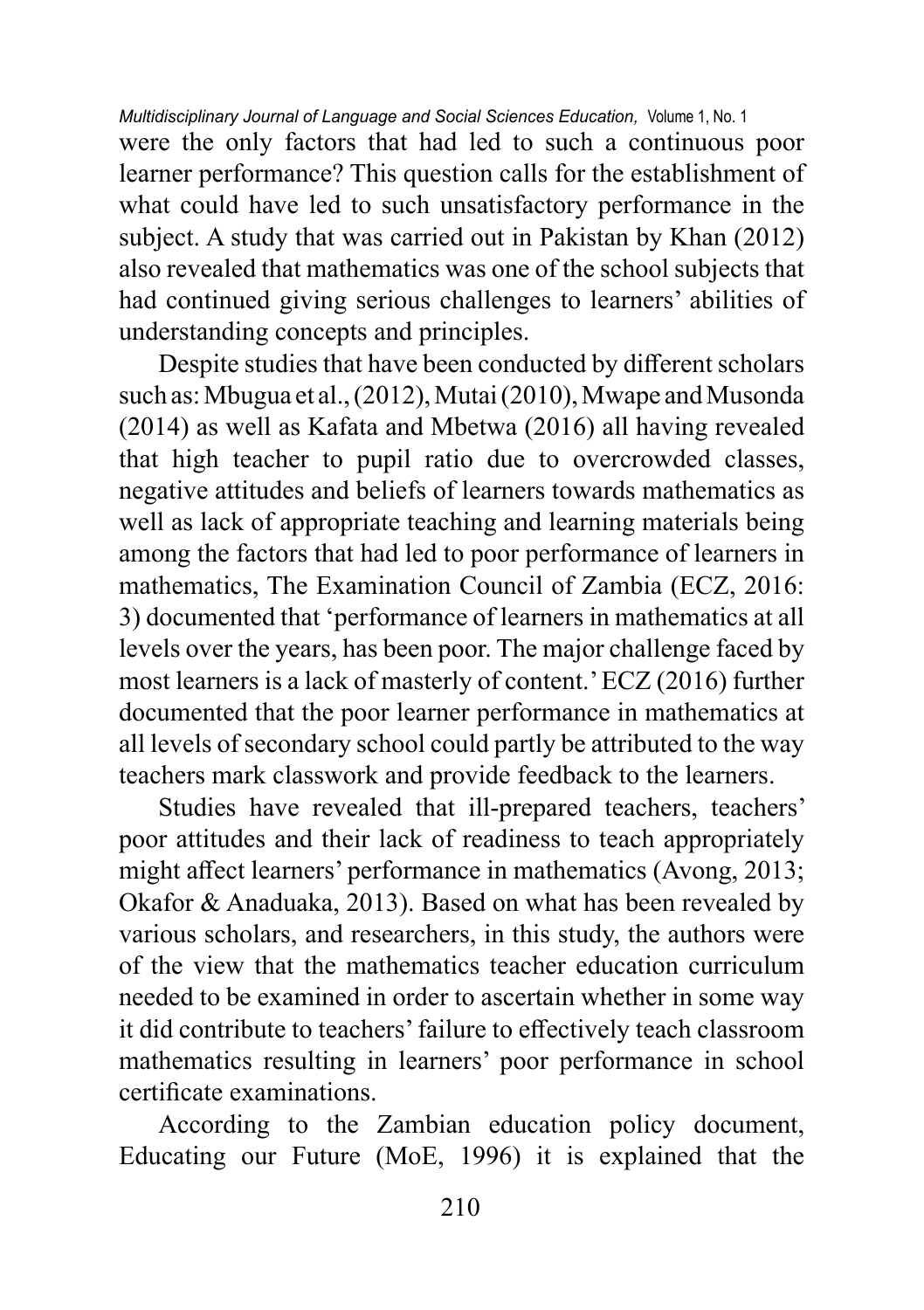essential competencies expected in every teacher are to master the subject matter to be taught and a skill in communicating that subject matter to the learners. Besides, Soer (2009) contended that teachers of mathematics should be in a position to communicate the required knowledge in a clear, informative and precise manner to their learners. This would eventually help learners to learn mathematics with good conceptual understanding rather than by memorisation.

Several research works that have been done at the University of Zambia (UNZA) pertaining to teacher education, had all shown that the quality of teachers that have been produced at the institution under teacher education curricula lacked knowledge and skills necessary for effective classroom teaching (Banja, 2012a & b; Chabatama, 2012; Masaiti and Manchishi, 2011; Manchishi, 2013 and 2004 as well as Mulenga, 2015). Despite the above cited scholars not having carried out their studies in mathematics teacher education curriculum in particular, their studies to understanding the issues being analysed in this paper is critical.

In addition, research has shown that for any teacher education curricula to be effective in producing quality teachers, priority should be given to the in-depth grounding of the student teacher in the knowledge and skills they are expected to teach upon graduation (Darling-Hammond, 2000; Lampert, 2001, Ball and Forzani, 2009 & Mulenga, 2015). However, the researchers in this study sought to establish whether student teachers at one university in Zambia had acquired the appropriate competencies for teaching secondary school mathematics by investigating views of the lecturers at that institution, National Standards Officer for mathematics, student teachers of mathematics at the institution and graduates from the same institution who were teaching mathematics in secondary schools in Lusaka district of Zambia.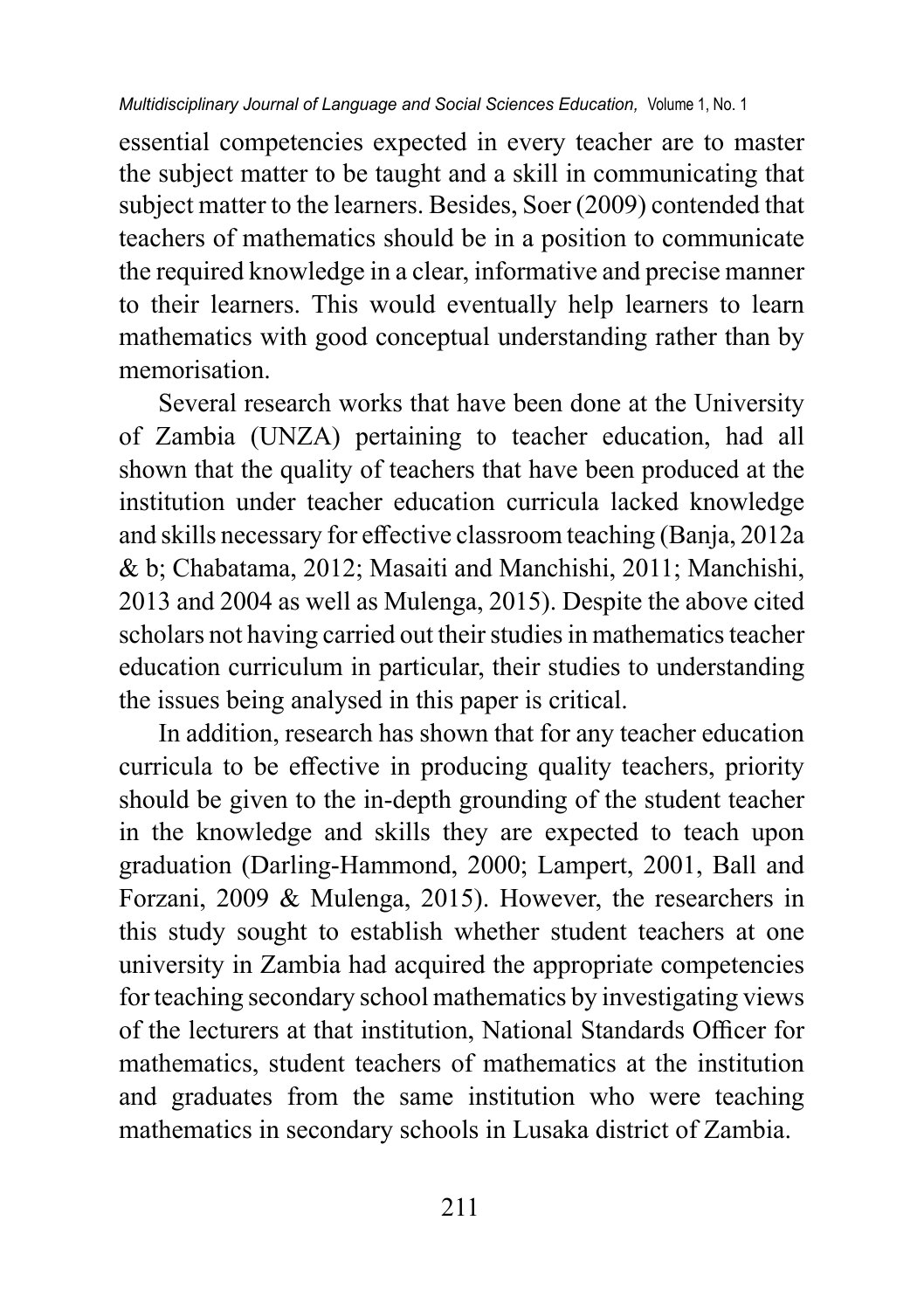## **Theoretical Perspectives**

This study was guided by the content-based and competencebased teacher education curriculum theoretical approaches. These approaches have also been used by different scholars such as Haberman and Stinnett (1973); Shulman (1987); Chishimba (2001); Bowles (2012) and Mulenga, (2015) who have all studied teacher education in different institutions. For instance, Mulenga and Luangala (2015) argued that if one is to judge the quality of any teacher education programme, one of the criterion that can be used is to examine the content that student-teachers are exposed to as well as the products of the programme. Other scholars who have taken time to scrutinise the quality of the product of teacher education programmes namely; Biggs (2001); Cochran-Smith (2005) and Roofe and Miller (2013) have all argued that if a particular curriculum was designed to achieve clearly defined outcomes, then it would increase the likelihood of student teachers to successfully perform well in their future responsibilities of teaching upon graduation.

Chishimba (2001) described a content-based teacher education curriculum as one that follows a common curriculum which is grounded on the traditionally accepted subject divisions which does not take into consideration the link that exists between theory and practice in teaching. Besides, Shulman (1987) explained further that teacher educational courses in the content-based approach are developed without the consideration of the school curriculum subject matter which the student teacher is being prepared to go and teach. It is as a result of the nature of the content-based practice that Mulenga (2015) associated such a programme to be an academic, scholarly, irrelevant and remote from classroom teaching. On the other hand, a Competencybased Teacher Education (CBTE) curriculum is slightly different from a content-based teacher education curriculum. Bowles (2012) explained that a curriculum that has specific competencies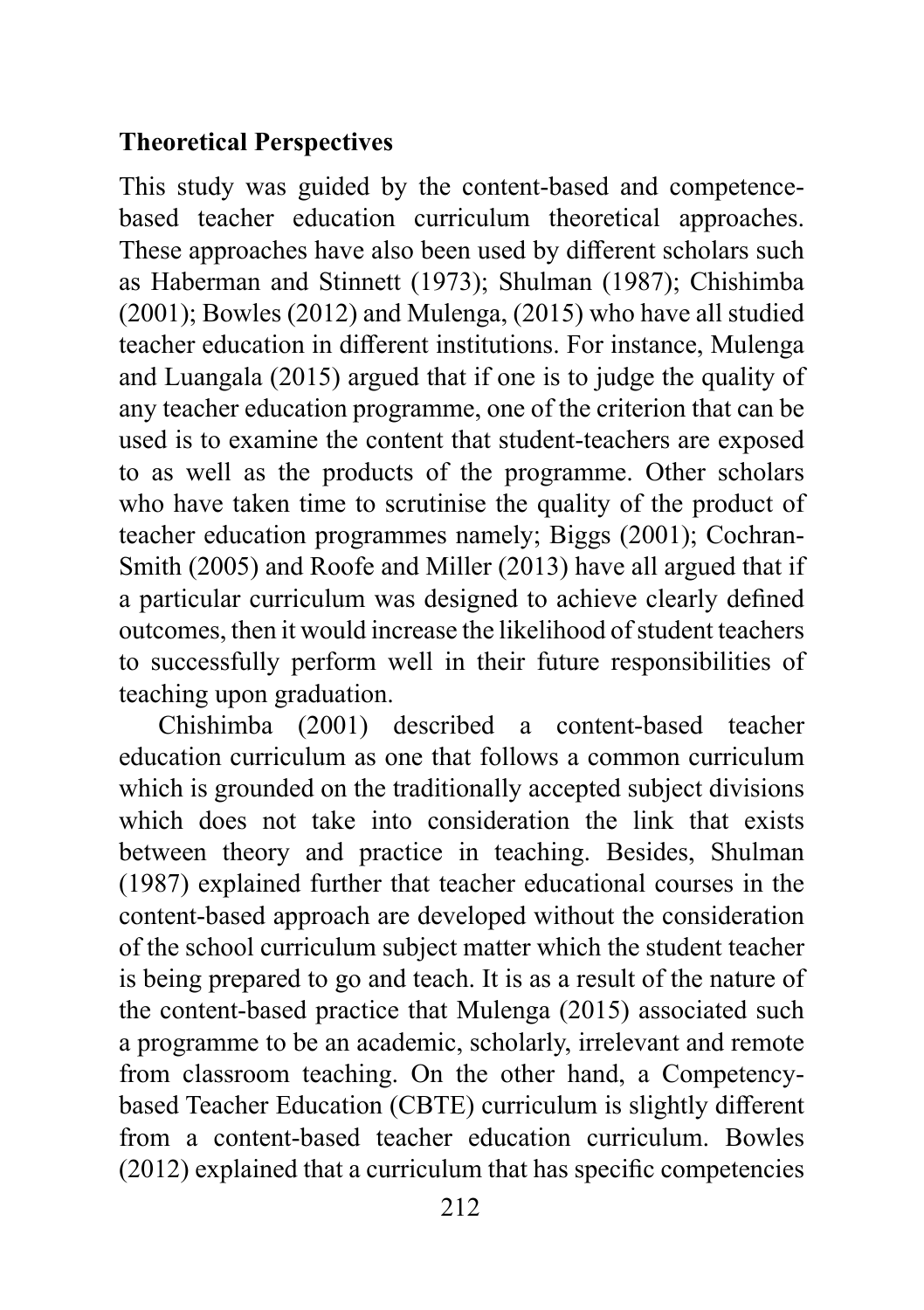to be acquired with explicit corresponding criteria for assessing is the competency-based teacher education curriculum. The competency-based teacher programme development ensures that the competencies to be learned and demonstrated by student teachers are specified in advance (Chishimba, 2001). The CBTE curriculum is based on what is taught in schools which higher institutions of learning should arrive at through carrying out situational analysis which Mulenga (2015) addressed as job analysis. Based on these two views, Haberman and Stinnett (1973) stated that many educational administrators and curriculum scholars feel that graduates of the content-based teacher education curriculum are not adequately prepared for the job of classroom teaching while the graduates of the CBTE curriculum are likely to acquire the relevant knowledge and skills for classroom teaching. This clearly means that the absence of job analysis in the curriculum development process leads to the development of the general curriculum because it is the application of job analysis which creates a conducive environment for curricula developers to design the professional curriculum where student teachers are effectively prepared for the purpose before them.

## **An Overview of Literature**

In the 1977 Zambian education policy document, teachers were considered as a key human resource in the entire educational system and programme of the country (MoE, 1977). In this document, teachers were viewed as having been entrusted with the responsibility of communicating desirable knowledge in a manner that could help learners to develop both the desire and ability to learn. This called upon teachers to possess subject matter knowledge for teaching and to effectively establish the learning needs of the learners and assess their educational progress as a way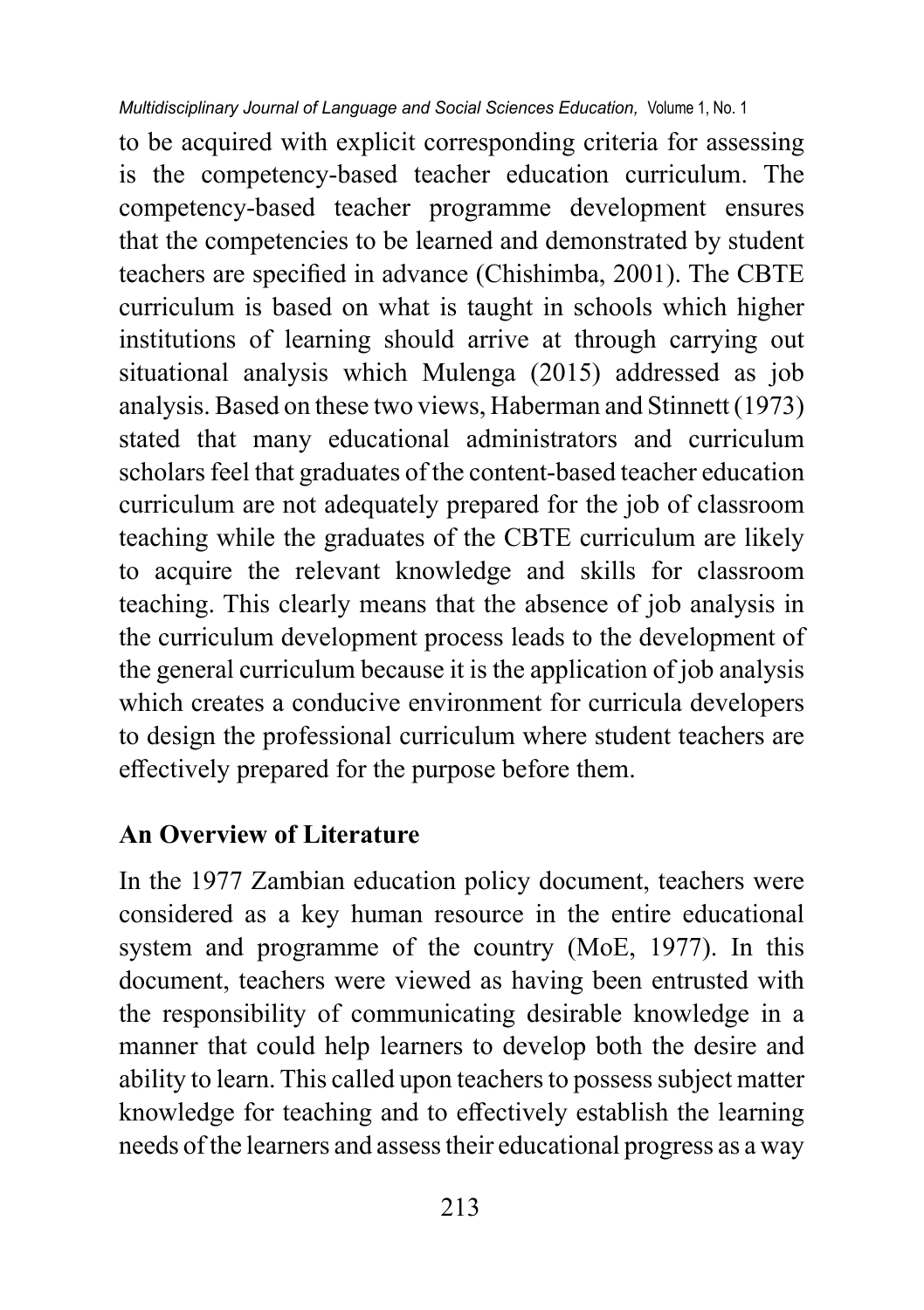of helping them to realise their hidden potential and eventually make use of them. On teacher education curriculum, the Ministry of Education specifically explained that;

> *The curriculum should concentrate on enabling trainee teachers to understand the objectives of the school curricula and the underlying principle of learning in the choice and use of teaching materials* (MoE, 1977: 67).

The policy was supported by what was documented in the United States of America department on Education (2008: 36) where it was argued that 'teachers must know in detail the mathematical content they were responsible for teaching and its connections to other important mathematics, both prior and beyond the level they were assigned to teach.' In addition, Banner and Cannon (1997: 7) documented that 'in order to teach mathematics well, teachers must know what they teach and how to teach it; and in order to teach effectively, they must know it deeply and well enough.'

Despite the Ministry of Education having called upon every teacher education programme to equip student teachers with appropriate subject matter knowledge for teaching as early as 1977, studies that were done much later as indicated earlier on teacher education curriculum have indicated that student teachers in various institutions of learning were not effectively prepared for the job they were expected to assume upon graduation. Studies elsewhere have also shown that student teachers and graduates of mathematics education lacked mathematical content knowledge which also leads to lack of confidence when teaching mathematics (Ambrose, 2004; Kajander, 2005; Tsao, 2005; Tumuklu and Yesildere, 2007; Norton, 2010 and Hine, 2015). Additionally, Mansfield (1985), Ball and Wilson (1990), Monk (1994) and Bryan (1999) have all revealed that student teachers including graduates whose major teaching subject was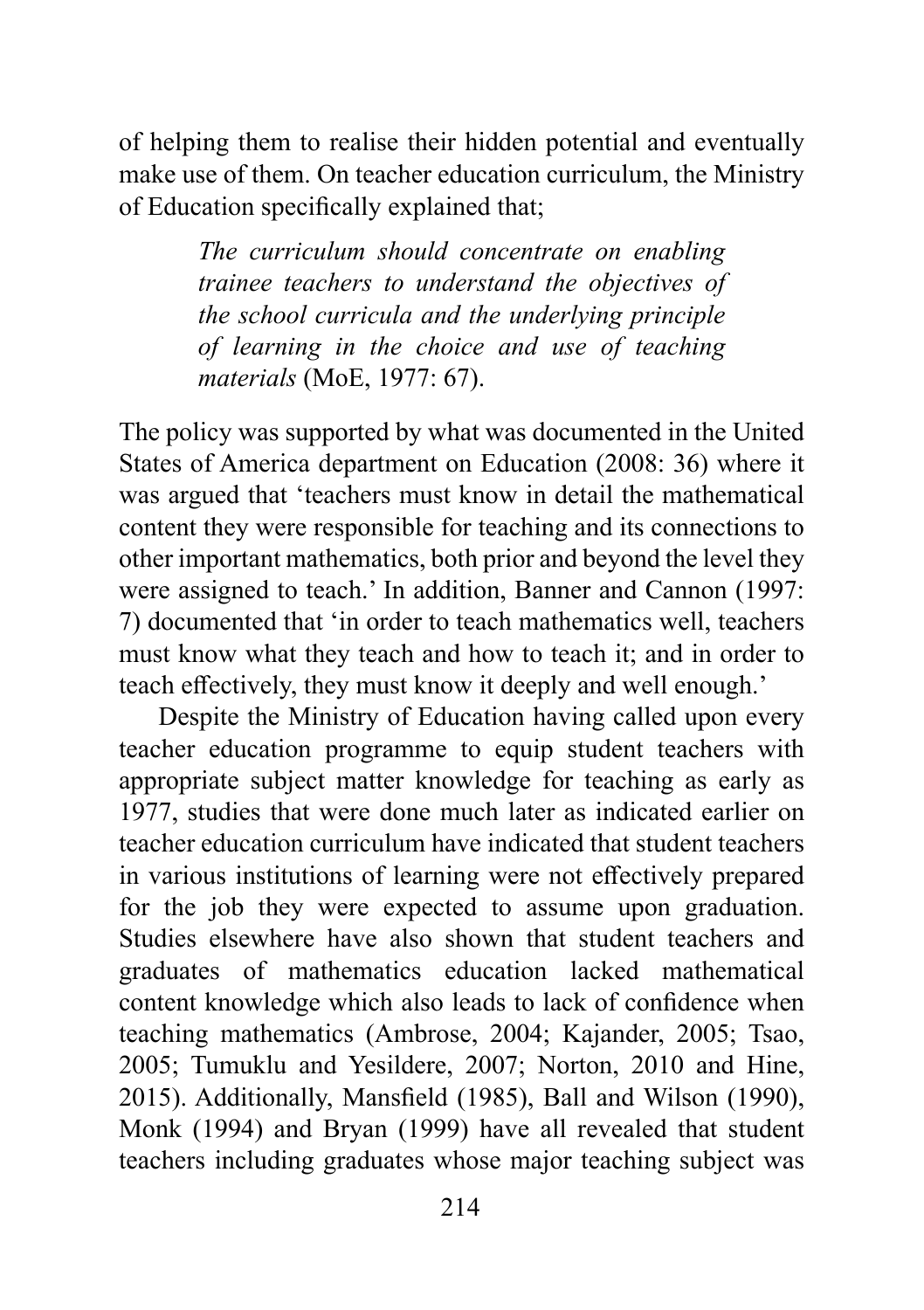mathematics had gaps in their content knowledge in knowing how to apply and teach the secondary school mathematics. One of the questions that could be of interest would be to find out what could have led to student-teachers having those gaps and why they lack the confidence to teach mathematics in a classroom situation. The answer may be found in several studies conducted in different colleges and universities of the United States of America as well as Europe which revealed that teacher education programmes had been criticised for equipping-student teachers with content knowledge that had little or no bearing on the real classroom situation (Korthagen *et al.,* 2006; Grossman and McDonald, 2008; Ball and Forzani, 2009; Ball and McDiarmid, 2010; Lampert, Beasley, Ghousseini, Kasemi and Franke, 2010). Besides, Hodgson (2001: 509) asserted that within teacher education programmes, student teachers of mathematics 'have no explicit occasion for making connections with the mathematical topics for which they will be responsible for in school, or looking at these topics from an advanced point of view.'

It was not clear how such teacher education curricula were designed if the programmes never coincided with what teachers were expected to teach. The findings which are stated in the mentioned studies were also reflected in the studies done by: Ball and Bass (2000), Hill, Lewis and Ball (2000), Graham, Portnoy and Groundmeier (2002) who contended that the mathematics content and pedagogical knowledge which teachers learnt during teacher education programme was normally not the knowledge most useful for teaching secondary school mathematics.

Besides, despite studies that have been conducted in Zambia not having looked at the mathematics teacher education curriculum in particular as earlier indicated in the introduction, the researchers in this study wanted to establish if the mathematics teacher education curriculum at one university in Zambia enabled student teachers to acquire the appropriate competencies for teaching secondary school mathematics.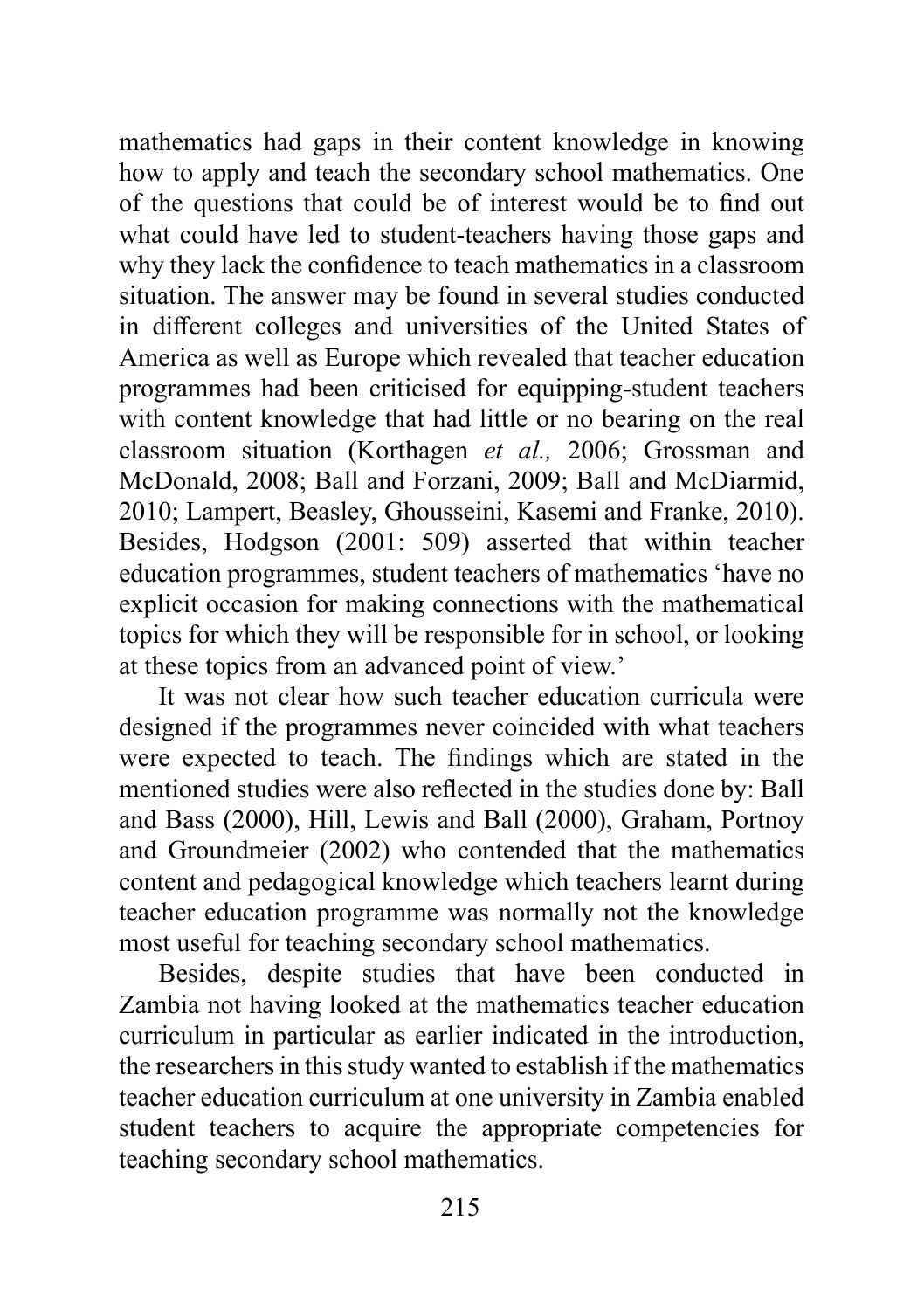Could the way teachers are prepared to teach in institutions of higher learning affect the way they later teach their lessons in classrooms? Bull (1987) had indicated that it is impossible to disassociate what goes on in classroom from the way teachers are prepared because schooling and teacher preparation were naturally connected. Besides, the National Council for Teacher Quality (2007) revealed that teachers cannot teach what they do not understand and what they do not know. Ball, Hill and Bass (2003) and Chapman (2005) argued that there is a strong relationship between teachers' mathematical content knowledge and their ability to teach well in classroom. Similarly, Manchishi (2007) in his study on teacher education programme in Zambia starting from: the pre-colonial era from 1983 to 1923, the colonial era from 1924 to 1963, the post-independence era from 1964 to 2004 and what was to happen in some years to come wondered as to why the University of Zambia which is the first highest institution of learning and the major provider of teacher education had teacher education curriculum which was not in line with the curriculum offered in secondary schools. He questioned:

> *...how one expects the graduate teacher to implement the school curriculum which is not in harmony with what they went through?*  (Manchishi, 2007: 129).

Ball and Forzani (2009) explained that teachers are key to the learning process of learners and the improvement in learners' learning counts on how teachers are prepared and supported in terms of mathematics content knowledge (MCK) and pedagogical content knowledge (PCK). In addition, Hurrel (2013) argued that if society required effective learning, then effective teaching is necessary and inevitable. It is worth stating that if there is an effective teaching in teacher education programmes, then there could be a likelyhood of effective learning of mathematics which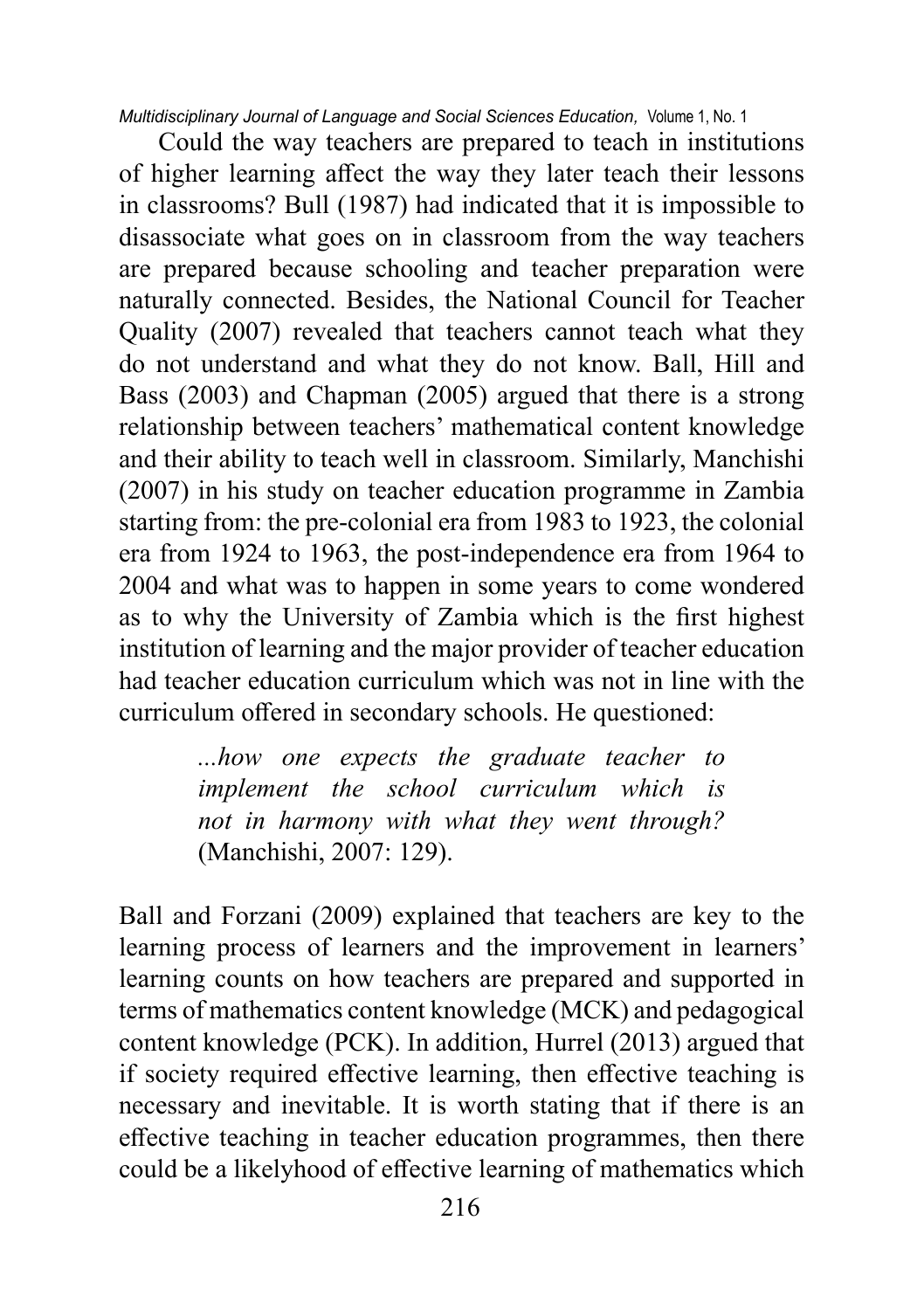may lead to the appropriate acquisition of desirable knowledge, values, attitudes, skills and eventually improved national results in mathematics. It is, therefore, vital at this point to state that what the scholars that have been cited were referring to, was the need to equip student teachers with the appropriate mathematical knowledge for teaching.

One of the most cardinal components in every teacher education programme is teaching experience which in most cases is referred to as teaching practice. According to the Canadian Report (2008) on teacher education and development studies in mathematics, over 60 per cent of the respondents were of the view that the knowledge they gained from their mentors during their teaching experience helped them to improve their teaching methods and they were able to understand the abilities of their learners than what they had learnt during their teacher education programme. Peressini *et al.,* (2004) supported this finding when they explained that learning to teach mathematics does not only emerge in one way but in many different situations such as: during the mathematics teacher education courses, pre-service field teaching experiences as well as during the day to day teaching in schools of employment. The importance of teaching experience is also supported by Artique *et al.,* (2001) when they argued that due to time constraints, teacher preparation may not focus on everything that a teacher may require but some aspects can be learnt during the actual practice of teaching. This would then make one to question how an effective teacher can be prepared if trainee teachers are denied real classroom experience through well organised peer teaching as well as enough period of time for teaching experience.

Having in mind what scholars both in Zambia and elsewhere have analysed on the mathematics teacher education curriculum in various institutions of learning, the researchers wanted to investigate the extent to which the mathematics teacher education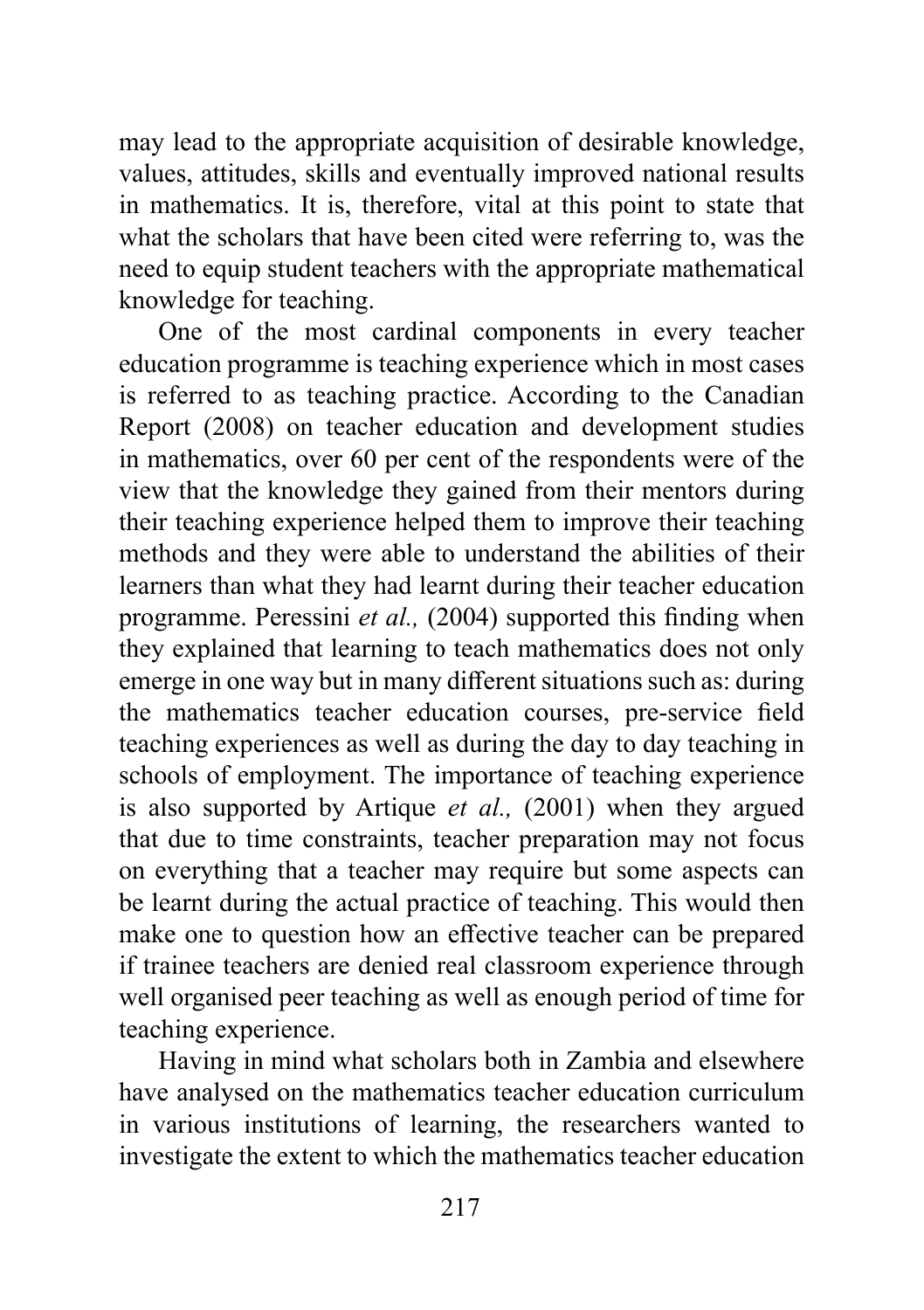curriculum at a university in Zambia had the appropriate content and teaching methods relevant for teaching mathematics in Zambian secondary schools. The researchers further wanted to find out if the way teachers were prepared to teach secondary school mathematics affected the way they taught classroom mathematics.

# **Methodology**

The researchers used a mixed method approach. According to Creswell (2015: 2) mixed method research is;

> *An approach to research in the social, behavioural and health sciences in which the investigator gathers both quantitative and qualitative data, integrates the two, and then draws interpretations based on the combined strengths of both sets of data to understand research problems*.

Bearing in mind the six types of mixed method designs in Creswell (2009), the researchers particularly used the concurrent triangulation design which enabled them to collect and analyse both quantitative and qualitative data concurrently and then had two data bases merged for comparison in order to determine if there was convergence, divergence or a combination.

In order to come up with the participants for the study, both probability (simple random sampling) and nonprobability (homogenous purposive sampling) sampling were used. Fifty-five questionnaires were administered to graduate teachers (former university students), 42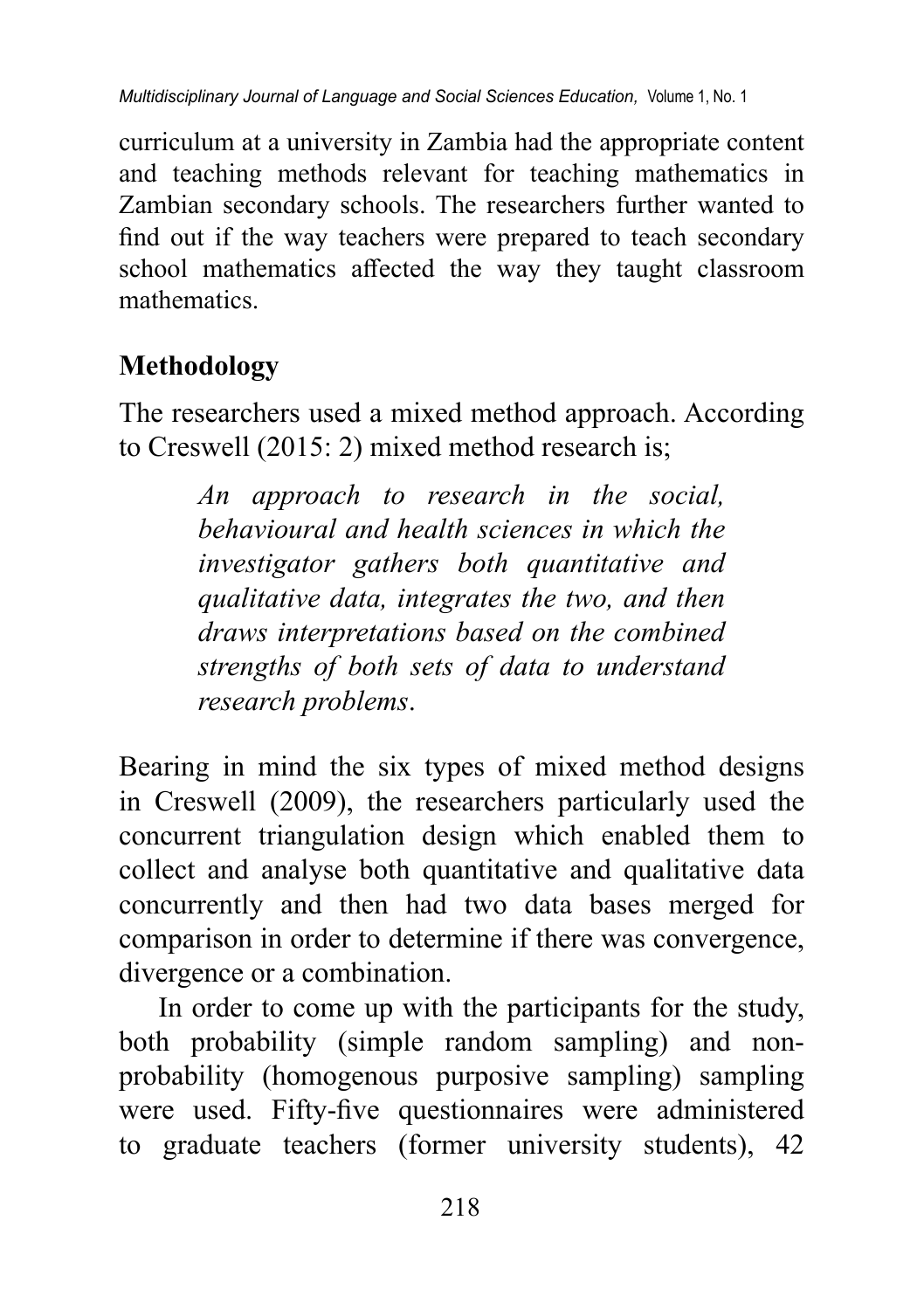questionnaires to final year student teachers cohort who had done their teaching experience and were on the Bachelor of Arts with Education, Bachelor of Science with Education and Bachelor of Education Mathematics and Science (secondary) all studying mathematics as their teaching subject. The two questionnaires had the same information where respondents were requested to rate their coverage and understanding of secondary school mathematics during content and methods courses on a likert scale of very well, well, fairly well, not well and poor. They were also requested to rate the emphasis lecturers made on secondary school mathematics topics during content courses. Additionally, respondents were asked to express their opinion on the relevance of the mathematics content and methods courses they went through during their teacher education programme. Furthermore, the researchers interviewed 10 lecturers of mathematics, 6 who taught content courses and 4 who taught teaching methods courses including the National Standards officer for mathematics and 10 graduate teachers were interviewed and number of courses on the programme analysed.

# **Results**

Respondents were asked to rate themselves on a likert scale on how much they had covered and understood different topics that they were expected to teach in secondary school. Their responses where then analysed using an independent t-test. The results were as indicated in table 5.1.

Table 5.1: Independent t-test results of respondents' rating of their coverage and understanding of various secondary school mathematics topics.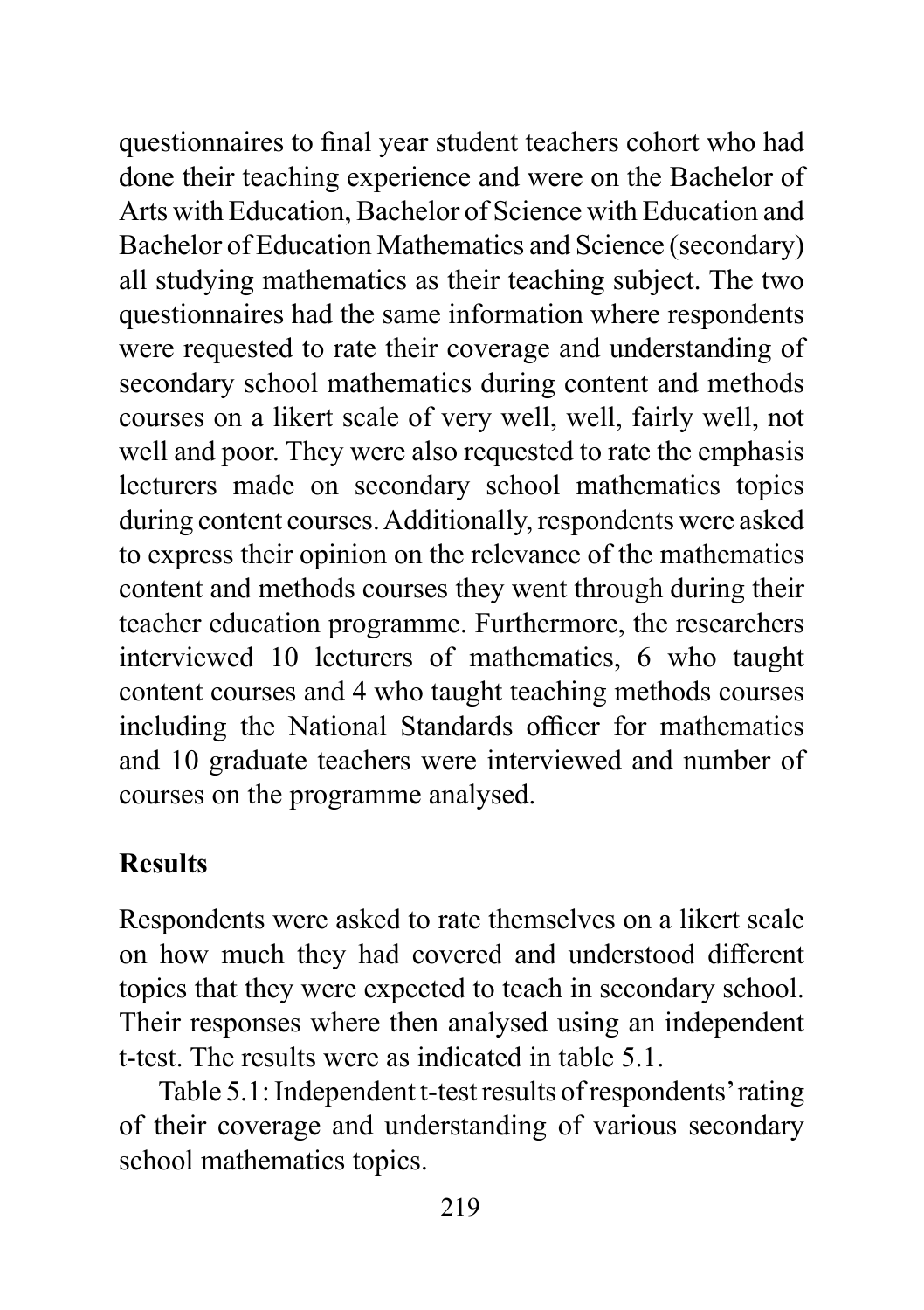| <b>Mathematics Topics</b>       |             |      |       |                  |       |                  |
|---------------------------------|-------------|------|-------|------------------|-------|------------------|
| Type of Student                 |             | Mean | SD    | $\boldsymbol{t}$ | df    | $\boldsymbol{P}$ |
| <b>Sets</b>                     | pre-service | 3.76 | 1.304 | 1.921            | 37    | .063             |
|                                 | in-service  | 2.60 | .894  |                  |       |                  |
| Similarity<br>and<br>Congruency | pre-service | 2.52 | 1.326 | 1.144            | 36    | .260             |
|                                 | in-service  | 1.80 | 1.095 |                  |       |                  |
| Variations                      | pre-service | 2.41 | 1.341 | 1.613            | 35    | .116             |
|                                 | in-service  | 1.40 | .894  |                  |       |                  |
| Sequences<br>and<br>Series      | pre-service | 3.15 | 1.351 | 1.515            | 37    | .138             |
|                                 | in-service  | 2.20 | .837  |                  |       |                  |
| Coordinate Ge-<br>ometry        | pre-service | 4.00 | 1.031 | 1.264            | 36    | .214             |
|                                 | in-service  | 3.40 | .548  |                  |       |                  |
| Quadratic Func-<br>tions        | pre-service | 4.21 | .978  | 3.046            | 37    | .004             |
|                                 | in-service  | 2.80 | .837  |                  |       |                  |
| Relations<br>and<br>Functions   | pre-service | 4.18 | .869  | 2.274            | 37    | .029             |
|                                 | in-service  | 3.20 | 1.095 |                  |       |                  |
| Circle Theorem                  | pre-service | 2.82 | 1.610 | 2.904            | 8.629 | .018             |
|                                 | in-service  | 1.40 | .894  |                  |       |                  |
| Constructions<br>and Loci       | pre-service | 2.36 | 1.496 | 2.019            | 7.933 | .079             |
|                                 | in-service  | 1.40 | .894  |                  |       |                  |
| Trigonometry                    | pre-service | 4.00 | .953  | .909             | 37    | .369             |
|                                 | in-service  | 3.60 | .548  |                  |       |                  |
| Mensuration                     | pre-service | 2.59 | 1.478 | 1.744            | 35    | .090             |
|                                 | in-service  | 1.40 | .894  |                  |       |                  |
| Probability                     | pre-service | 3.09 | 1.353 | .468             | 35    | .642             |
|                                 | in-service  | 2.80 | .837  |                  |       |                  |
| <b>Statistics</b>               | pre-service | 3.68 | 1.194 | 1.923            | 34    | .063             |
|                                 | in-service  | 2.60 | .894  |                  |       |                  |
| Graphs of Func-<br>tions        | pre-service | 3.25 | 1.503 | 1.741            | 35    | .090             |
|                                 | in-service  | 2.00 | 1.414 |                  |       |                  |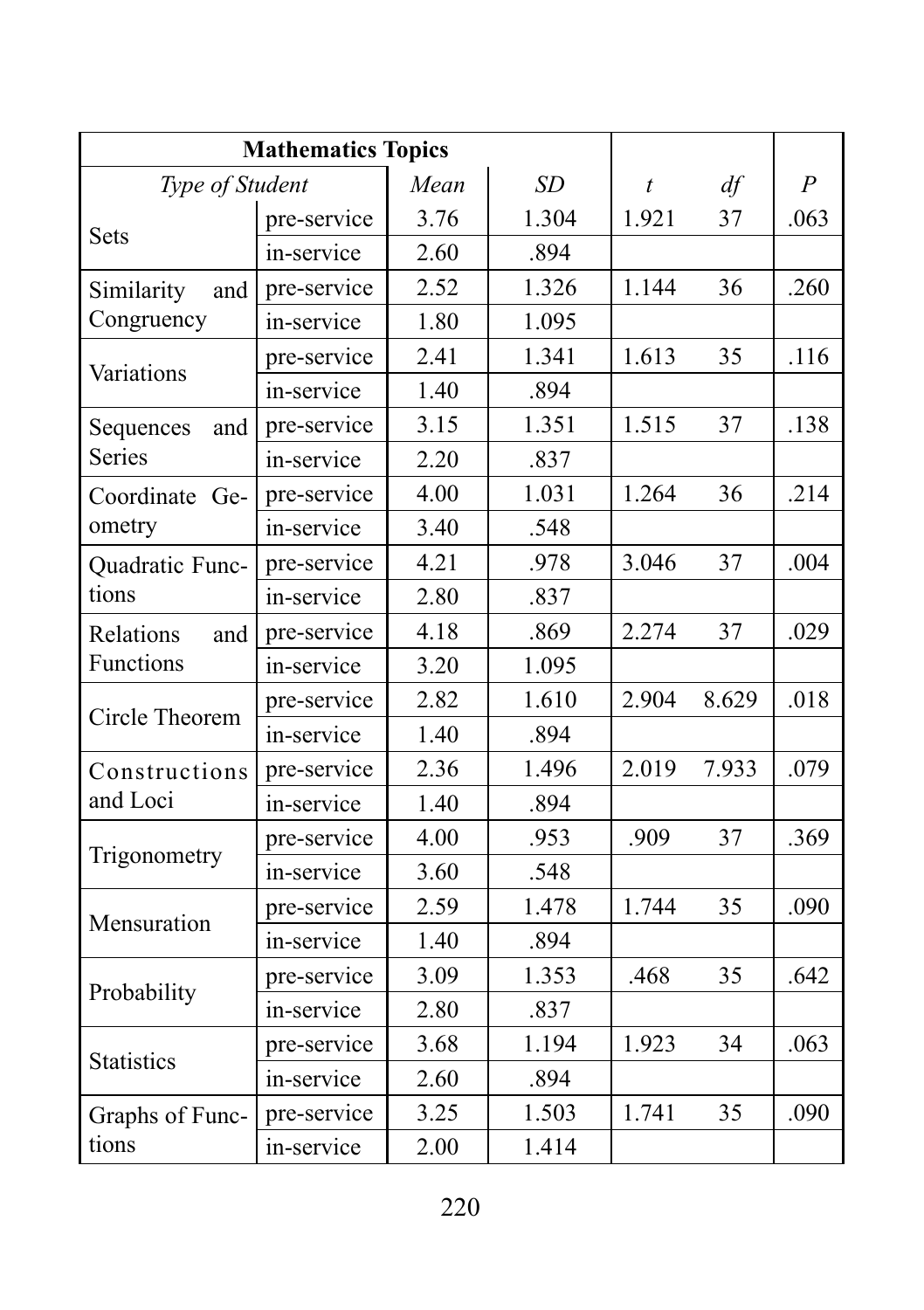| Linear Program-<br>ming        | pre-service | 2.29    | 1.321    | 1.148 | 33     | .259 |
|--------------------------------|-------------|---------|----------|-------|--------|------|
|                                | in-service  | 1.50    | 1.000    |       |        |      |
| Vectors in two<br>Dimensions   | pre-service | 3.36    | 1.141    | 1.426 | 36     | .163 |
|                                | in-service  | 2.60    | .894     |       |        |      |
| Geometrical<br>Transformation  | pre-service | 2.30    | 1.425    | 2.590 | 14.503 | .021 |
|                                | in-service  | 1.40    | .548     |       |        |      |
| Earth Geometry                 | pre-service | 2.50    | 1.503    | 3.482 | 11.573 | .005 |
|                                | in-service  | 1.25    | .500     |       |        |      |
| Introduction<br>to<br>Calculus | pre-service | 4.33    | .990     | 1.176 | 36     | .247 |
|                                | in-service  | 3.80    | .447     |       |        |      |
| <b>Total</b>                   | pre-service | 58.9706 | 18.79956 | 1.876 | 37     | .069 |
|                                | in-service  | 42.6000 | 12.48199 |       |        |      |

\* Significant at  $p < 0.05$ 

Based on the probability level of confidence at  $p < 0.05$ , the results in Table 1 revealed that there was a statistically significant difference between the in-service and the preservice student teachers in: Quadratic Functions with p value of 0.004, Relations and Functions with p value of 0.029, Circle Theorem with p value of 0.018, Geometrical Transformation with p value of 0.021 and Earth Geometry with p value of 0.005. Table 1 has also shown that in 14 mathematics topics, there was no statistically significant difference between inservice and student teachers regarding their understanding and coverage of secondary school mathematics in the content courses that they did at university. Despite in five mathematics topics having indicated a statistically significant difference, the means revealed that in most of the mathematics topics, the coverage and understanding were either just well, fairly well and not well with few scoring very well.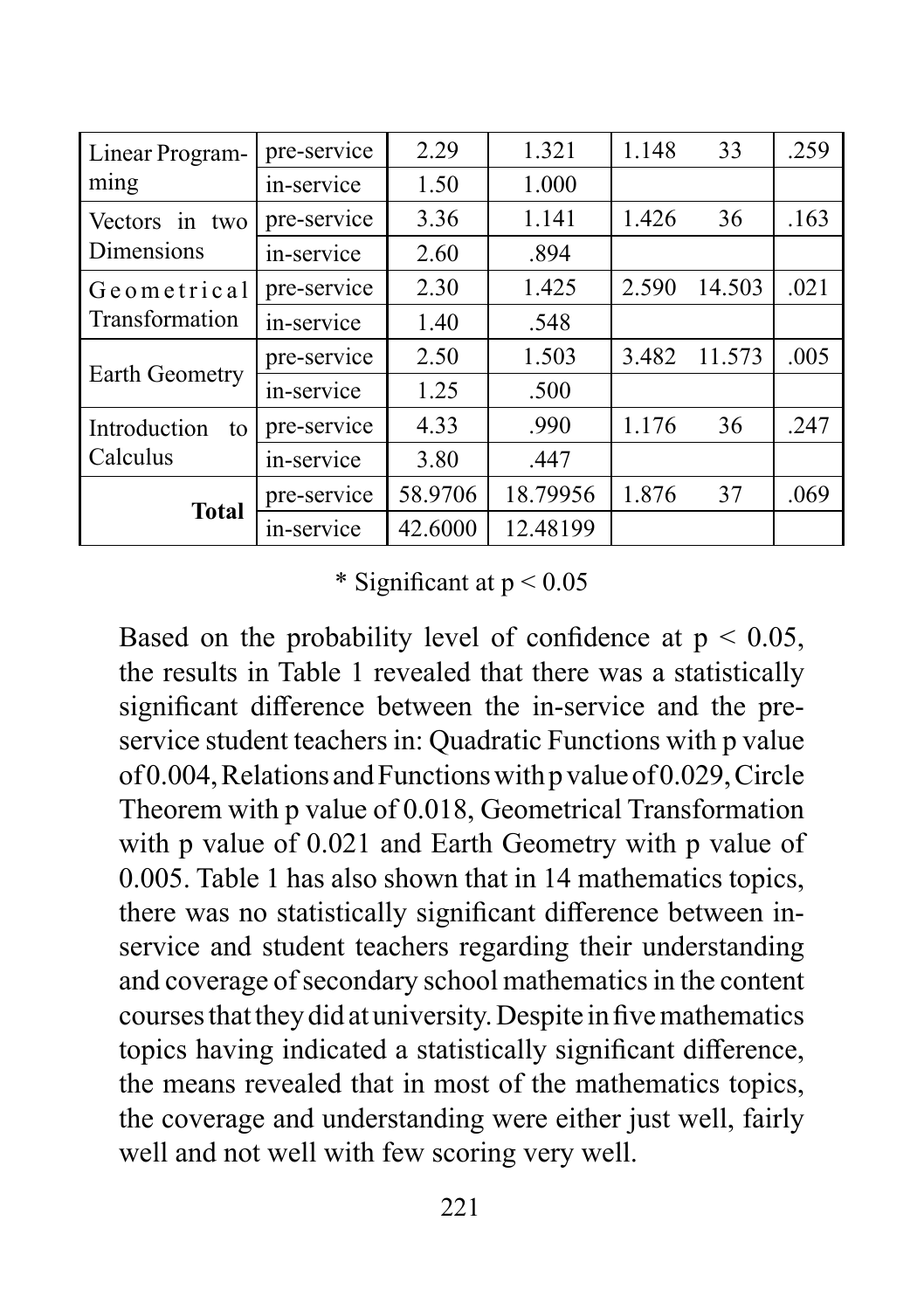In addition, the total mean for pre-service scored slightly above average that is  $58.97$ ,  $SD = 18.8$  and the total mean for in-service scoring below average which is 42.60, SD  $= 12.48$  both at  $p = 0.069$ . Additionally, pre-service rated themselves higher than the in-service in all secondary school mathematics topics. The range of the mean for pre-service is from 4.33 to 2.29. This meant that the rating of their coverage and understanding was around very well to fairly well, while the mean for in-service ranged from 3.80 to 1.25. This meant that their rating was close to very well in some topics and not well in some other topics.

The results indicated that despite student teachers having a good understanding and coverage of some secondary school mathematics topics such as: Quadratic Functions, Trigonometry and Introduction to Calculus in the content courses, there was also a very weak coverage and understanding of secondary school topics such as; Earth Geometry, Geometrical Transformation, Linear Programming, Mensuration, Variations, Circle Theorem as well as in Constructions and Loci.

When respondents were asked to rate their confidence to teach secondary school mathematics, the mean for both inservice and pre-service ranged between 4.62 and 1.40, while the mean for both graduate and student teachers ranged between 4.53 and 2.50. Respondents were also asked to rate their coverage and understanding of secondary school mathematics during methods courses and the means ranged between 3.32 and 1.40 for student teachers and 3.60 and 2.28 for graduate teachers.

The researchers were also interested in finding out how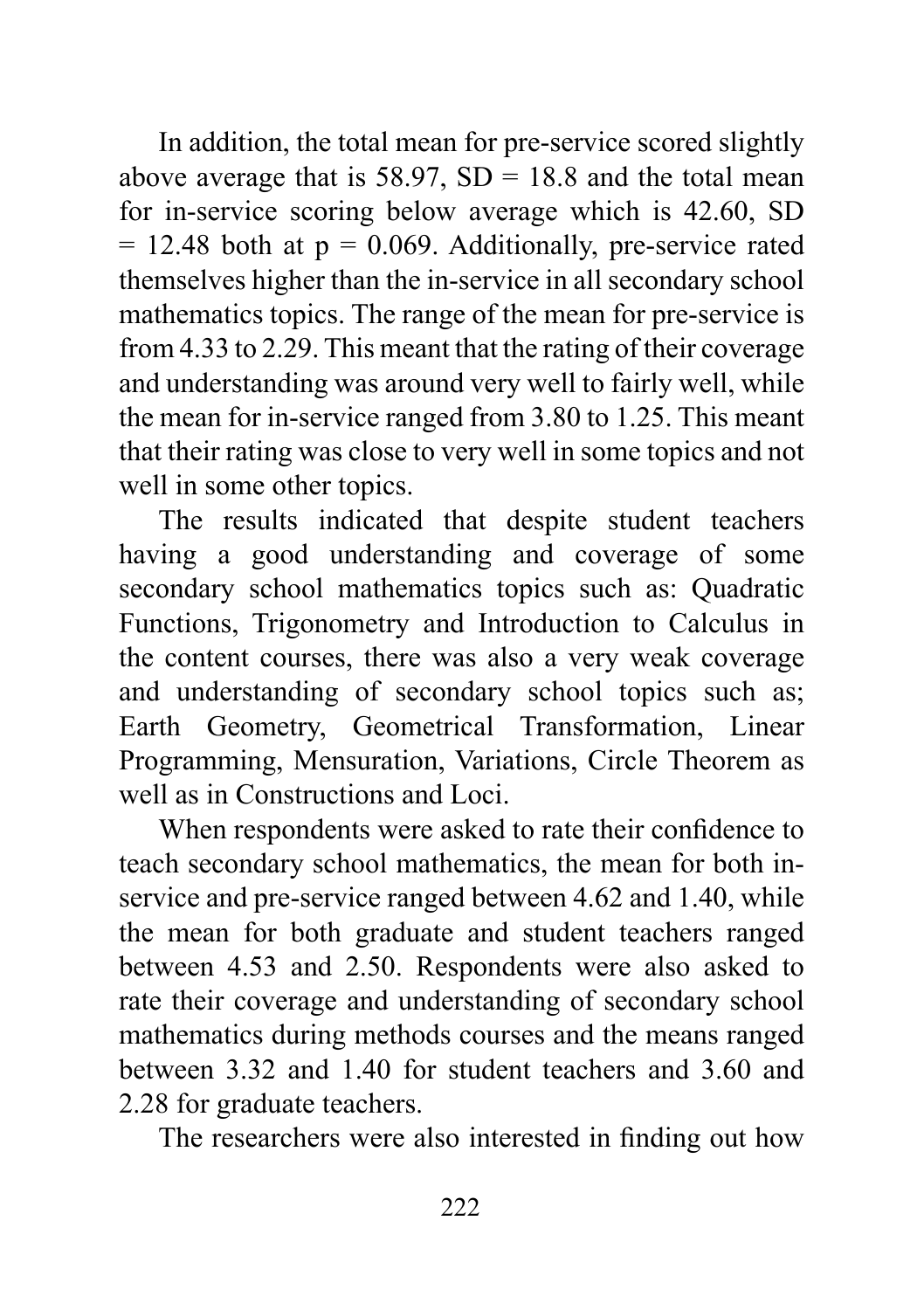student teachers would rate the emphasis lecturers made on secondary school mathematics during content courses. The results showed the means ranging between 4.12 and 1.61. Having looked at the independent samples t-test results, the general results suggested that student teachers did not acquire the appropriate mathematical competencies for teaching secondary school mathematics in both content and methods courses. Student teachers rated themselves on very well and well on topics such as: Trigonometry, Introduction to Calculus and Quadratic Functions which they did in their content courses. Both student teachers and graduate teachers showed that they had weak coverage and understanding of secondary school mathematics on topics which were loosely linked to secondary school mathematics curriculum such as: Earth Geometry, Geometrical Transformation, Linear Programming, Mensuration, Variations, Circle Theorem as well as in Constructions and Loci. This may have led to both student and graduate teachers to have no confidence in teaching such topics.

When student teachers and graduate teachers were asked through the questionnaire to give their opinions on the nature of mathematics content and teaching methods they had gone through, various perceptions were revealed as indicated in Figure 5.1.

Figure 5.1. *Views of Student Teachers on the relevance of the Mathematics courses that they did at university.*

As indicated in Figure 5.1 respondents had expressed their views in various ways. For instance, some other views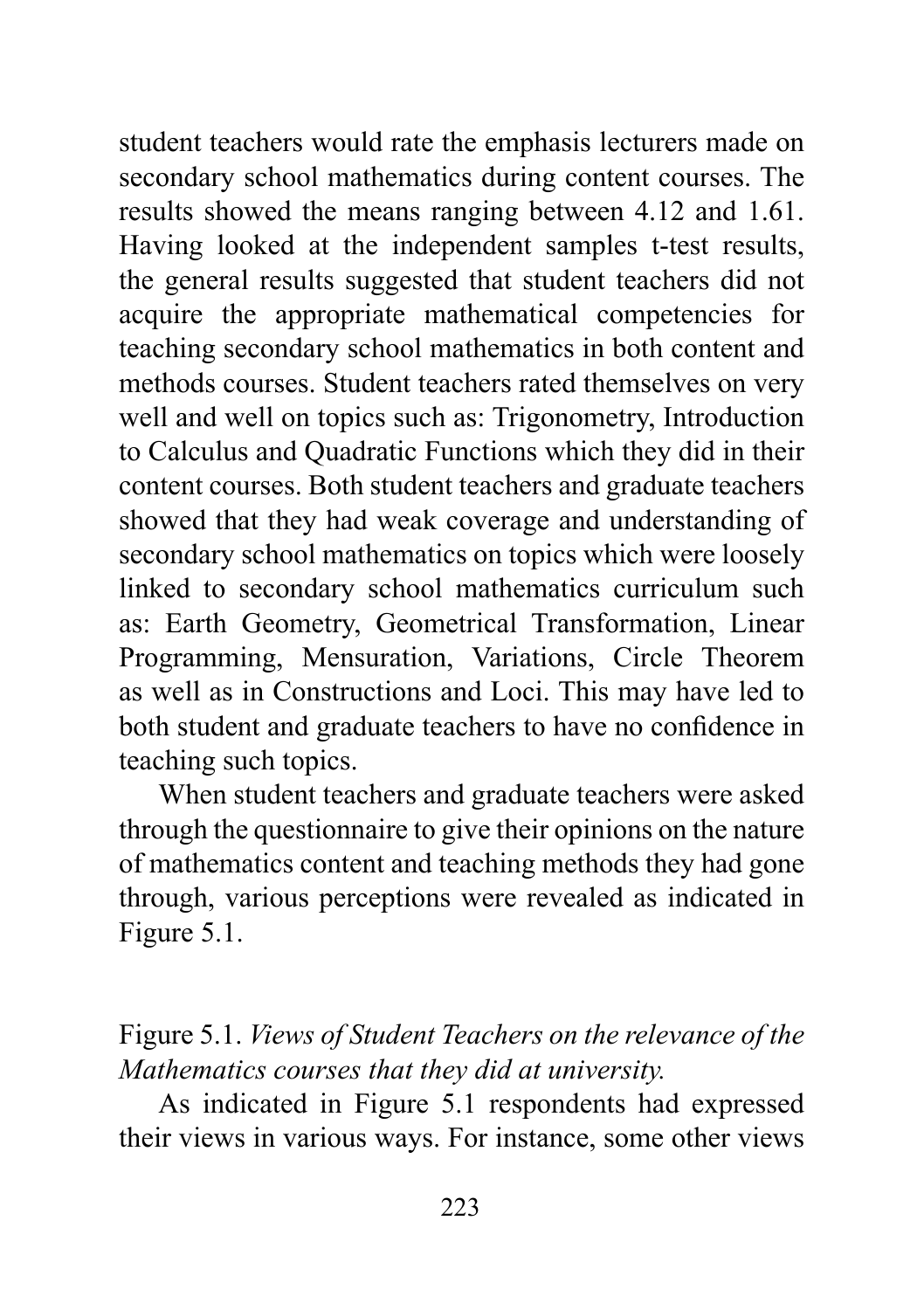of graduate teachers were that;

- (i) *Some few first year courses are relevant to secondary school like introduction to calculus, coordinate geometry, quadratic functions and relations and functions.*
- (ii) *What I was taught at the university was very advanced and irrelevant to what is taught in classroom at secondary school.*
- *(iii) Not relevant at all. The gap is very wide between what I did and what is on the ground in secondary school.*
- (iv) *Three quarters of the courses were irrelevant, most of the concepts I have been using to teach are the ones I learnt in secondary school as a pupil.*

Student teachers had similar views although they had to put them in their own context. Some of their views were that;

- (i) *Some courses do not apply to secondary school curriculum and we only come to hear about them here at the university.*
- (ii) *Courses like real analysis have no impact because we just memorise the stuff and reproduce them on the paper without a clear understanding.*
- (iii) *The mathematics taught at university is not relevant for teaching secondary school mathematics because it is taught in another school where they don't train teachers.*
- (iv) *Most of the university mathematics courses apart from*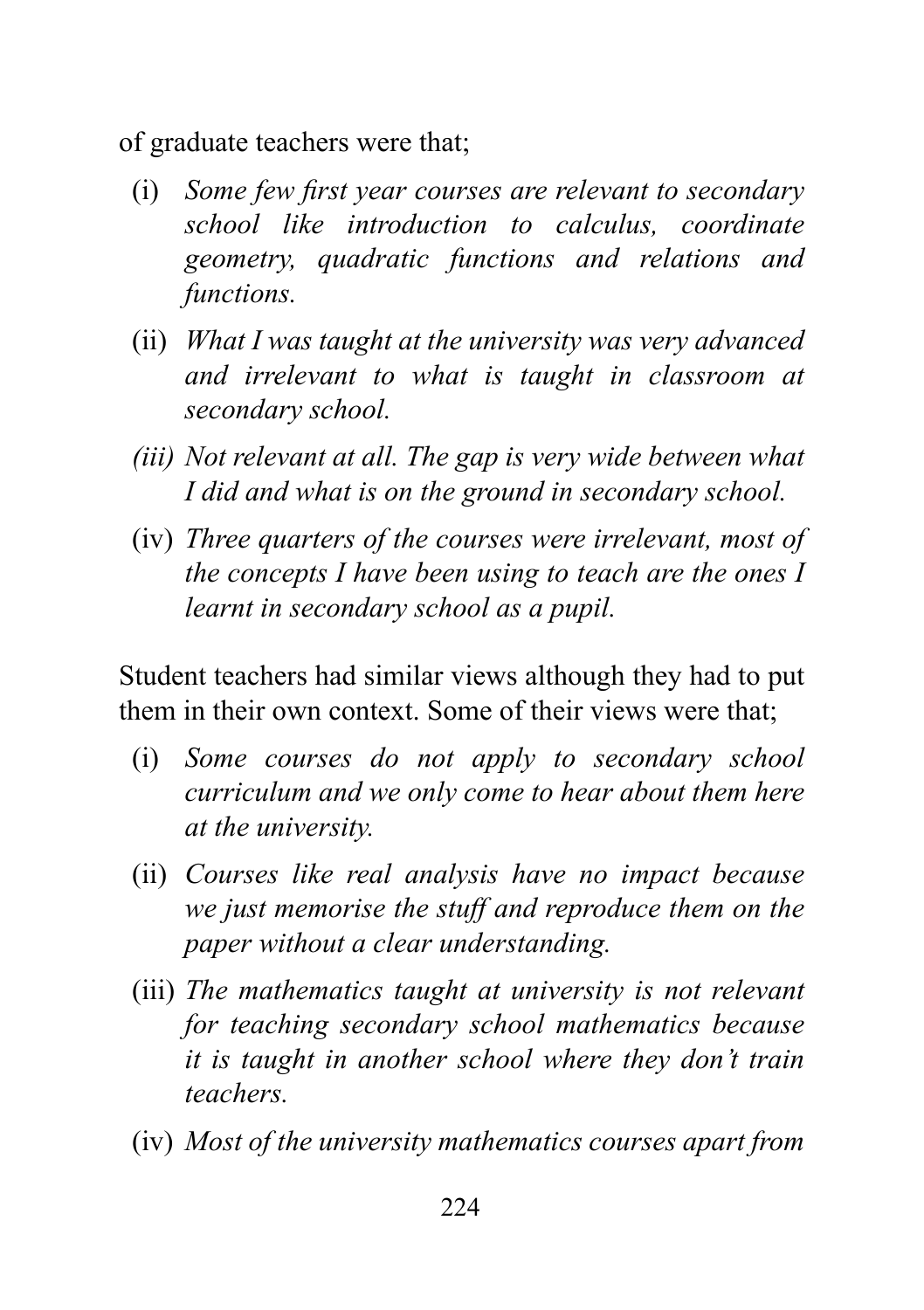*some methodology courses had no meaning to the teaching of secondary school mathematics.*

When lecturers were asked about the relevance and appropriateness of content and methods courses offered by the university in relation to what was taught in secondary schools, one lecturer from the methods section said that;

> *Not quite appropriate and relevant, I think there is a lot of content we really don't need for the purpose of teaching in secondary school. A lot of mathematics up to fourth year level in terms of effective teaching at secondary school we don't need. In terms of methods, there is a lot that we can do which we don't do; we can do a lot in terms of methods. This concept of mathematical knowledge for teaching, I think we need a better blend between methodology and content. I don't think we are doing that well enough. We have high powered mathematics and theories but on blending we have not gotten it right between methodology and content.*

This view was supported by a content lecturer who strongly stated that;

> *The level at which we teach mathematics is higher than what someone would need just to teach secondary school mathematics. That is why you find that even someone who has a diploma can teach secondary school mathematics but for a degree level, we*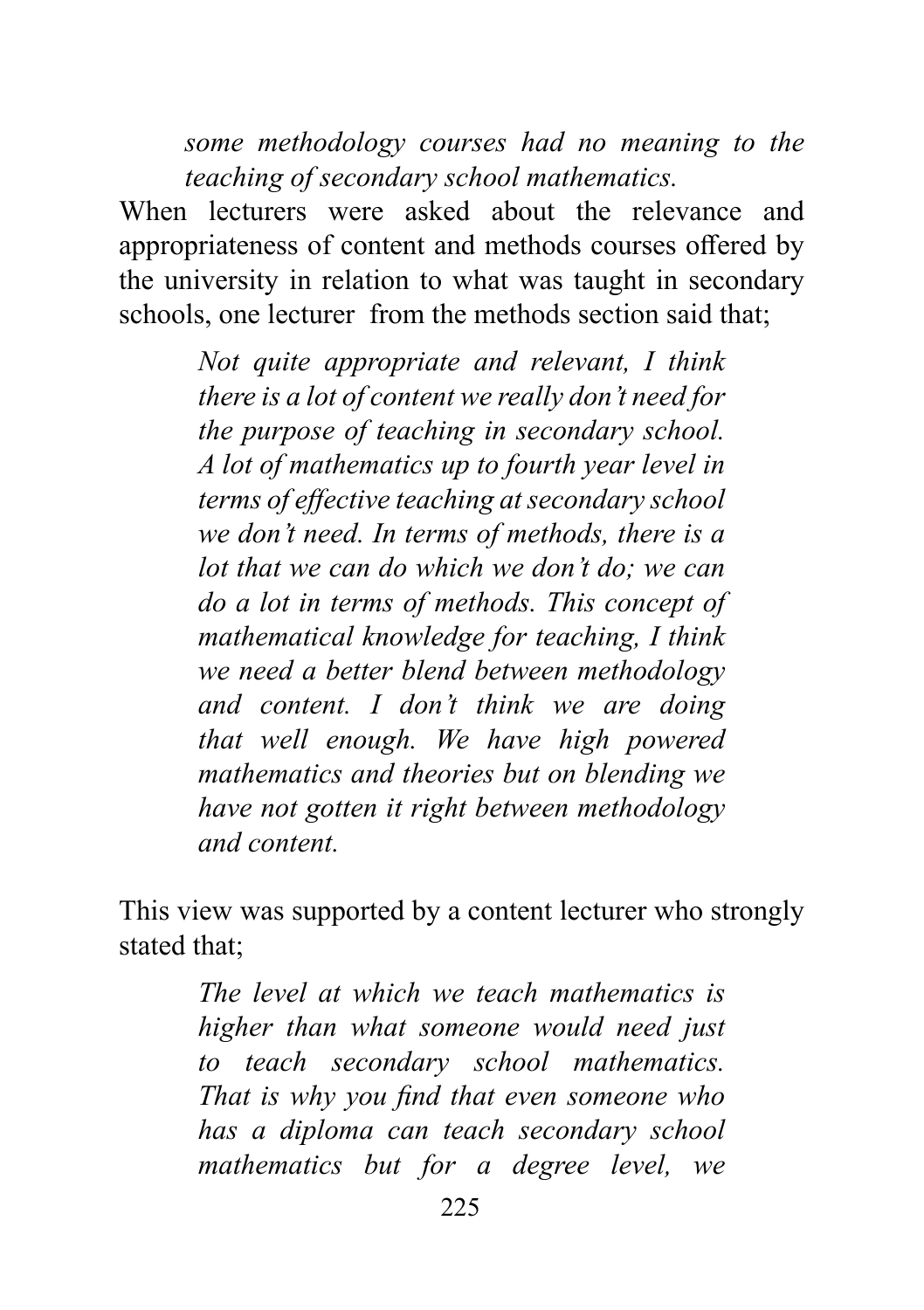*appreciate that it must be a little bit higher, this is because we don't have a designed programme to say this is the mathematics for secondary school teachers.*

Despite other lecturers expressing their views differently, 80 per cent of their views were all pointing to the fact that the mathematics that was being taught at university to student teachers was not in line with what they needed to teach in secondary school. When asked to comment on whether the way teachers were prepared could in any way affect the teaching of classroom mathematics and eventually learner performance, interviewees gave different views. For instance, a lecturer from the methods section said;

> *Without doubts, because you see there is an inclination to go and teach as you were taught. Remember along the way I had said, you cannot teach what you don't know. And so, if you as a teacher you are not confident, you lack the necessary competencies, chances are high that when you go to teach those subject areas where you had deficiency you may not teach them well.*

These views were also supported by what the other lecturers had said. For instance, another lecturer in the methods section explained that;

*It may affect learner performance both*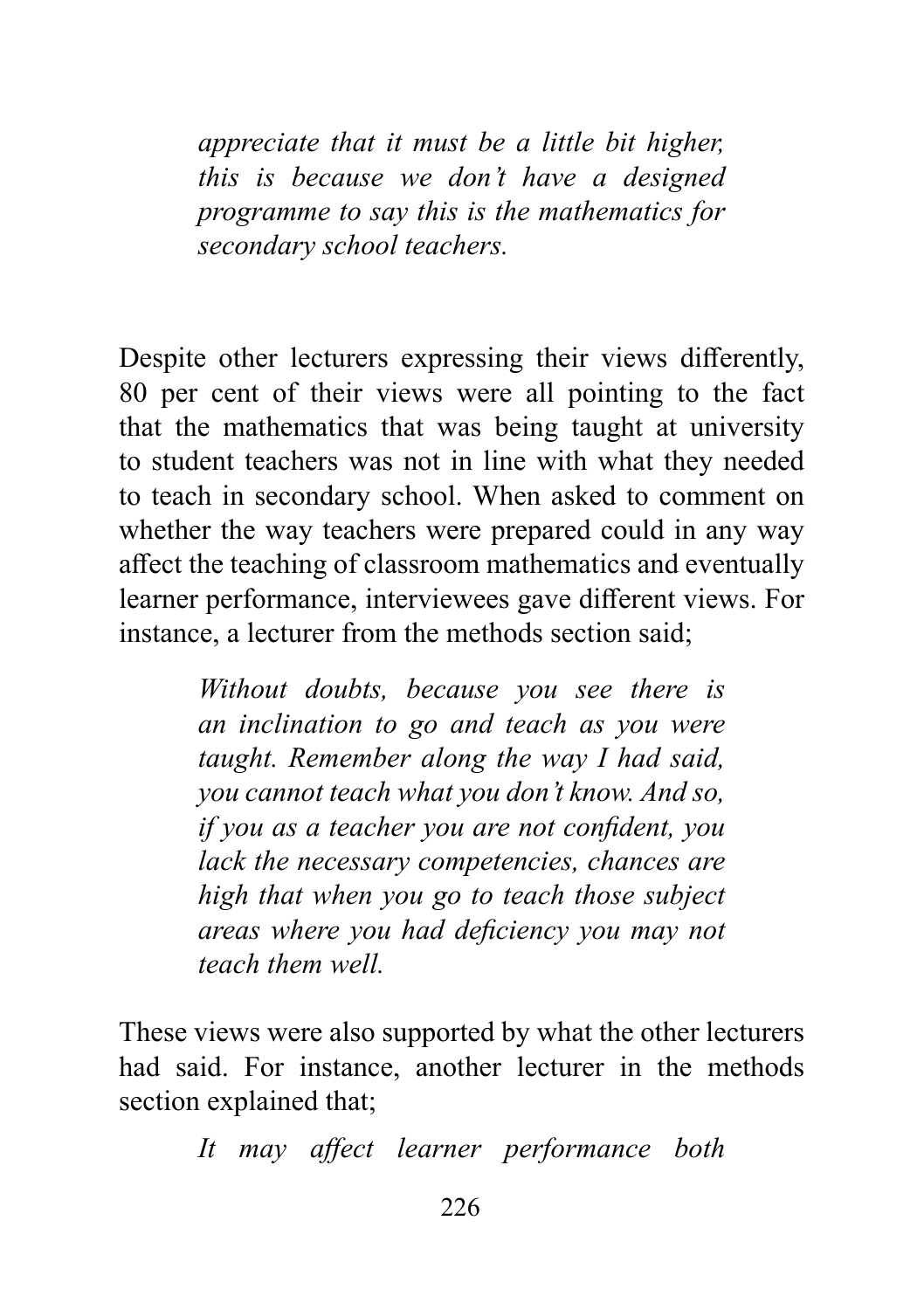*positively and negatively because the mathematics that we teach students makes them to be equipped to overcome challenges that they may encounter when they go to teach in schools. While on the other hand, learners in secondary school may be affected negatively if a teacher thinks he/she has done advanced mathematics and fails to humble himself or herself and adjust their teaching to suit secondary school mathematics.*

From the mathematics lesson observation, it was found that 80 per cent of the teachers observed used the teachercentred approach of teaching and had problems in terms of questioning techniques. Most of the questions they asked the learners were of low cognitive level which could not provoke critical and creative thinking in the mind of a learner. Another aspect that the researchers explored with in-service teachers was that some teachers of mathematics who already had diplomas in mathematics would change their subject when doing their in-service programmes at the university. When asked to comment on the reasons teachers of mathematics were diverting to other teaching subjects when upgrading their studies to a degree level, one head of department said that;

> *University mathematics does not help the already serving teachers to have a comprehensive understanding of what they already know but tend to go beyond what is relevant for a secondary school teacher. It*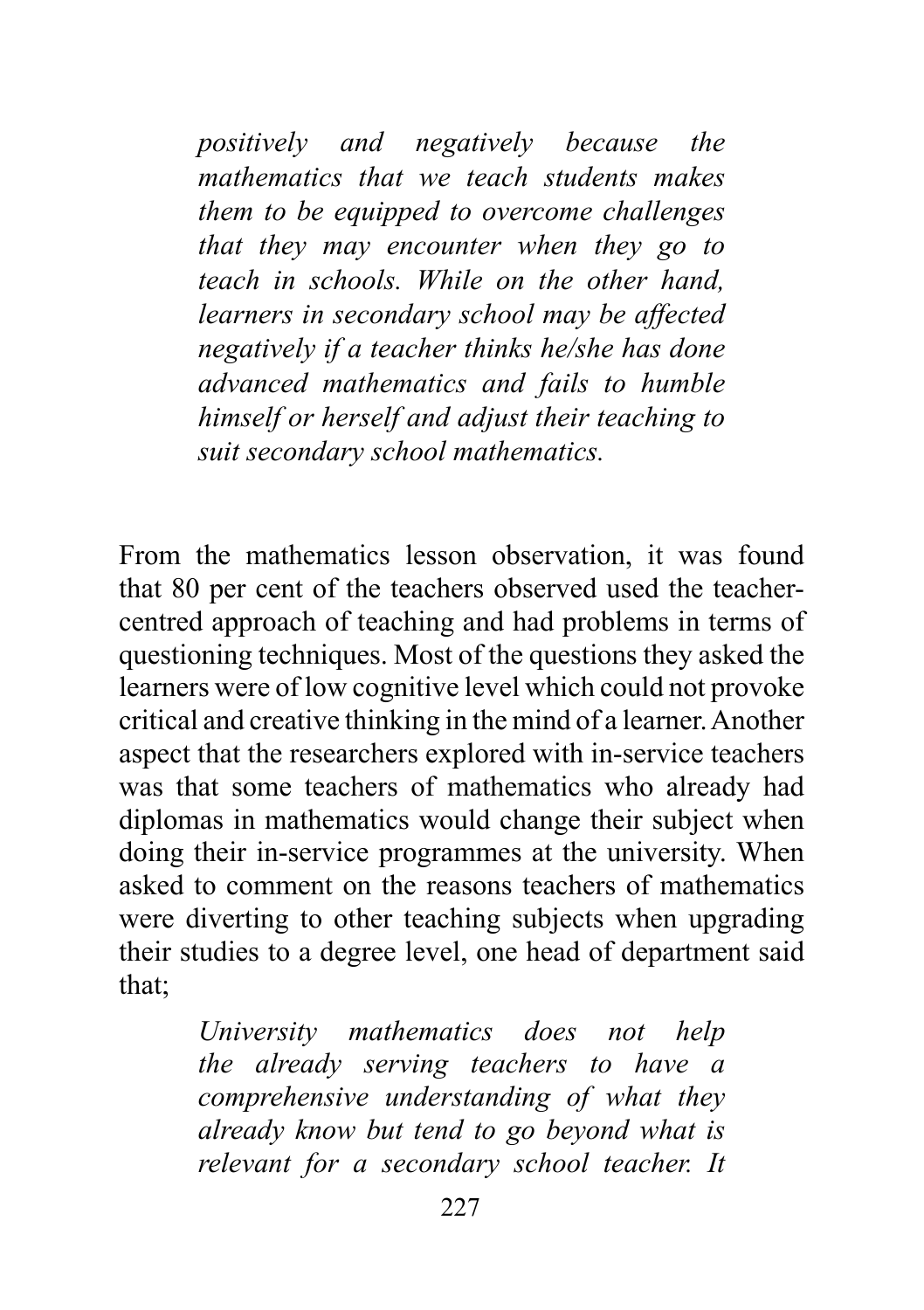*makes in-service teachers to begin from zero as if they are coming direct from secondary school. I have teachers in the department who have diverted to Civic Education and English, and Religious Education and History. They say university mathematics for teacher education is hard and it doesn't match with what they teach at secondary school.*

Researchers also took some time to compare the number of courses that students did in mathematics methods and mathematics content. It was discovered that they had more of the content than methods courses. 86 per cent of their total course load was content while only 14 per cent was in methods and education courses.

The researchers also had an interview with the National Standards Officer for mathematics. The National Standards Officer for mathematics argued that poor learner performance in mathematics was as a result of bad teaching of classroom mathematical concepts by teachers. He further argued that;

> *Teachers who are ill-prepared fail to put themselves in the position of the learners who already have the misconceptions of mathematics on how best they would understand that which he/she would like to teach them*.

This was in line with what one lecture from the content section of the University understudy mentioned when he said that;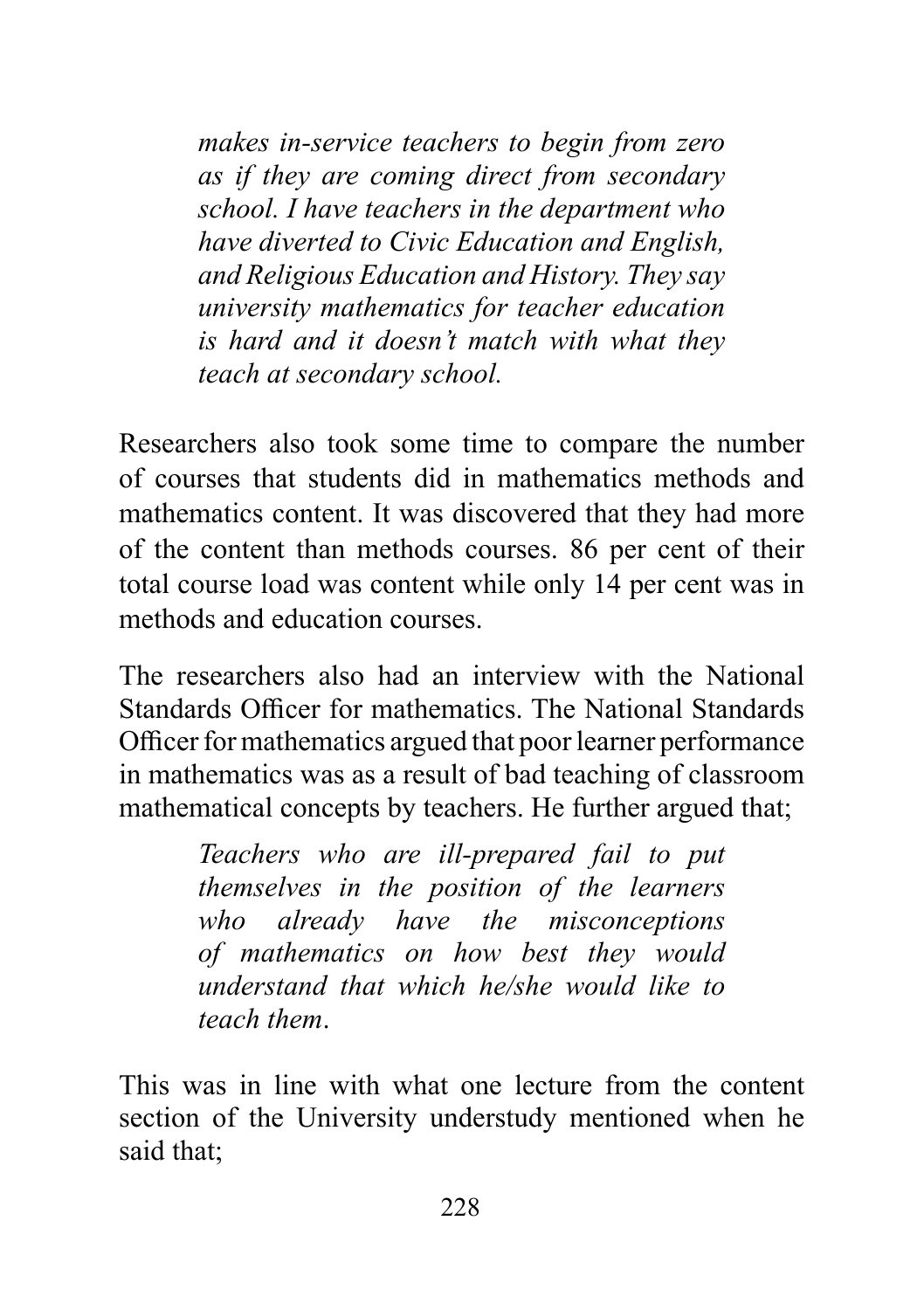*I think it could be the way our pupils are taught mathematics at secondary school, they are just directed that this question do like this and the answer will come out like that. There is no point at which teachers ask and explain why learners are doing what they are doing.* 

Just like the views of the National Standards Officer for Mathematics one method lecturer commented that;

> *Most teachers aim at finishing the syllabus and not learners comprehending mathematical concepts. Teachers want to cover the syllabus instead of uncovering the syllabus so that learners are able to see the beauty of mathematics.*

From the data that has been presented in this section, it is very clear that there was a mismatch between the university teacher education mathematics content knowledge and that which was relevant for teaching in secondary school.

## **Discussions and Implications**

The teaching profession demands that teachers acquire the appropriate competencies which are relevant for teaching a specified discipline in the school curricula during their teacher education programme. The competencies acquired must in turn give good coverage and understanding of appropriate content knowledge which would eventually give confidence to trainee teachers to effectively teach learners.

Darling-Hammond (2000) contended that one of the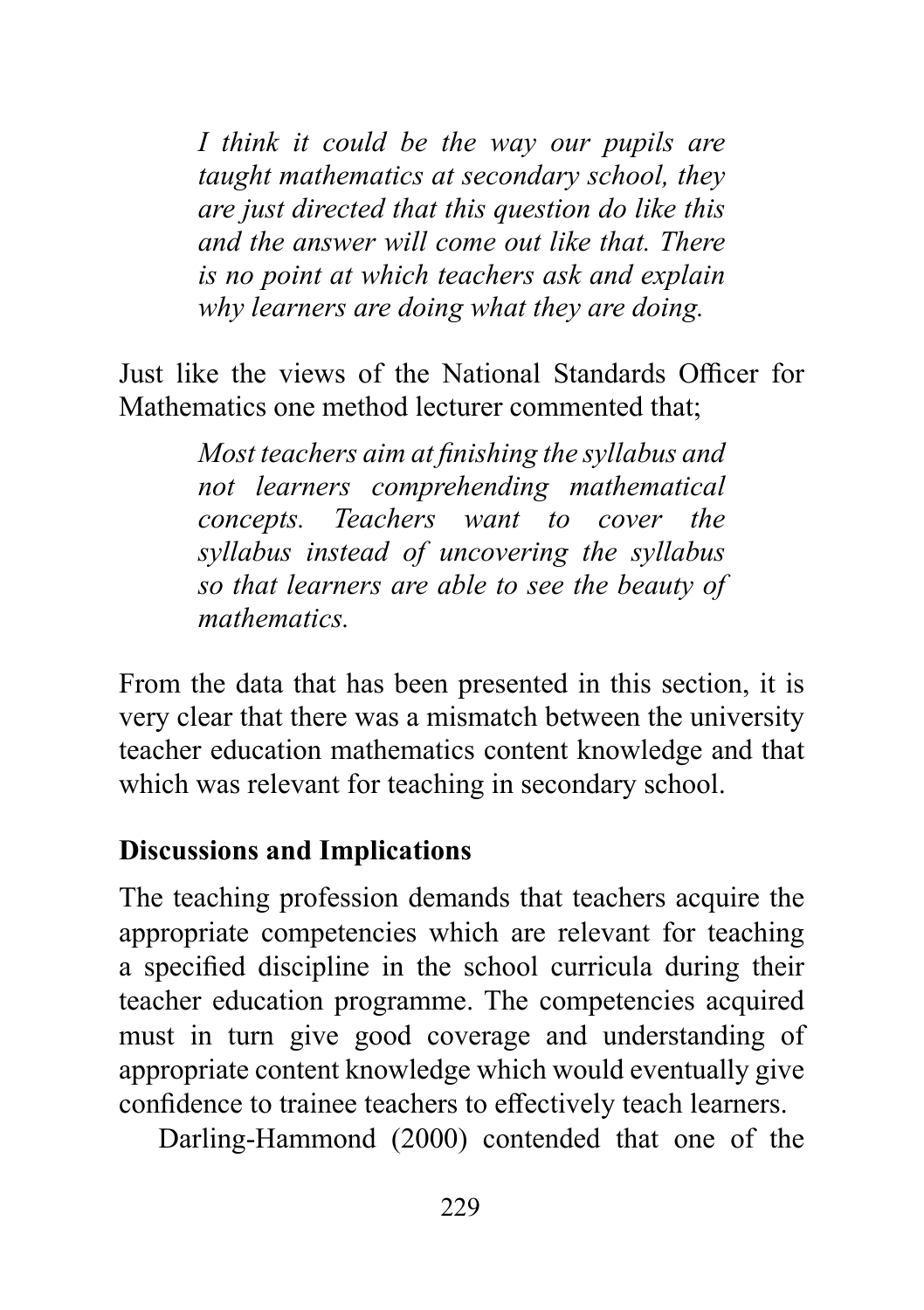most critical resources in the provision of formal education is a teacher. Based on the responses from both student and graduate teachers, the study established that the mathematics teacher education curriculum at a named university was weak in terms of enabling student teachers acquiring the appropriate competencies for teaching secondary school mathematics. Lecturers supplemented by acknowledging that the mathematics that was taught to secondary school teachers was not the knowledge worthwhile for the students who were prepared to go and teach in secondary schools. According to their views, this was as a result of not having a specified curriculum for student teachers who were to be specifically prepared for teaching secondary school mathematics. The implication of not having such a content course outline in the curriculum, resulted in student teachers being taught the same mathematics that was meant for students who were to become engineers, physicians and many other professions. This explained why content courses at a named university were loosely linked to the secondary school mathematics curriculum. This is not to mean that student teachers should be taught secondary school mathematics while in university but should do a type of mathematics which is for university level but at the same time that which will help them teach secondary school effectively. After all they were being prepared to teach mathematics at secondary school.

The study findings coincided with several studies which revealed that student teachers and graduates of mathematics education lacked mathematical content knowledge which also led to a lack of confidence when teaching mathematics (Ambrose, 2004; Kajander, 2005; Tsao, 2005; Tumuklu and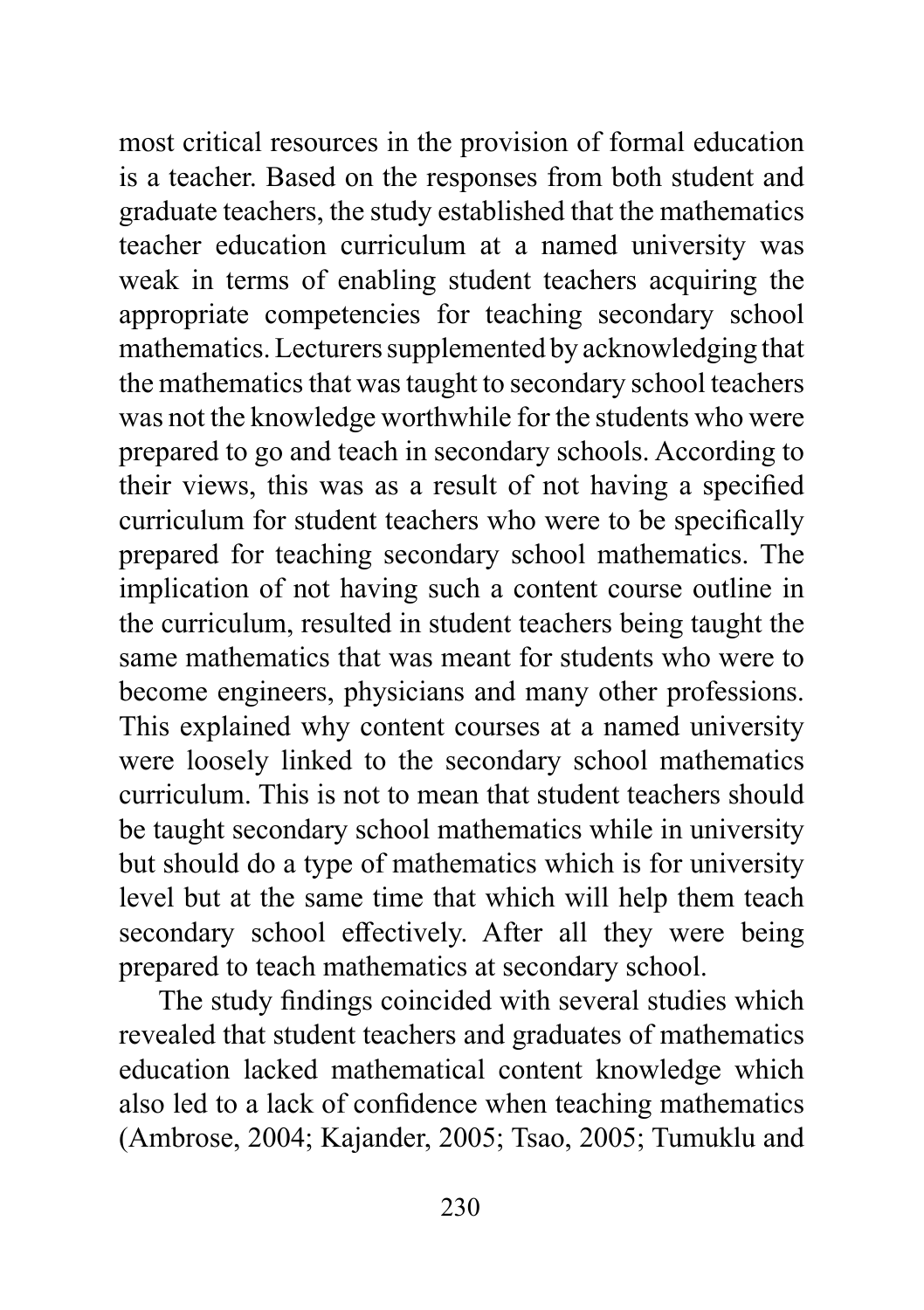Yesildere, 2007; Norton, 2010 and Hine, 2015). Additionally, Mansfield (1985), Ball and Wilson (1990), Monk (1994) and Bryan (1999) had all shown that student teachers including graduates whose major teaching subject was mathematics had gaps in their content knowledge in knowing how to apply and teach the secondary school mathematics. Besides, Banner and Cannon (1997: 7) documented that 'in order to teach mathematics well they must know what they teach and how to teach it; and in order to teach effectively, they must know deeply and well.'

In line with various research findings that have been cited, the question could be, what really led to those deficiencies in the teaching and learning of mathematics? This question is answered by the findings of this study which are in harmony with several studies conducted in different colleges and universities of the United States of America as well as Europe which revealed that teacher education programmes had been criticised for equipping student teachers with content knowledge that had little or no bearing on the real classroom situation (Korthagen *et al.,* 2006; Grossman and McDonald, 2008; Ball and Forzani, 2009; Ball and McDiarmid, 2010; Lampert, Beasley, Ghousseini, Kasemi and Franke, 2010). This is also supported by the studies done by: Ball and Bass (2000), Hill, Lewis and Ball (2000), Graham, Portnoy and Groundmeier (2002) who contended that the mathematics content and pedagogical knowledge which teachers learn during teacher education programme is normally not the knowledge most useful for teaching secondary school mathematics. Students teachers in this study scored the same as the graduate teachers in the t-test.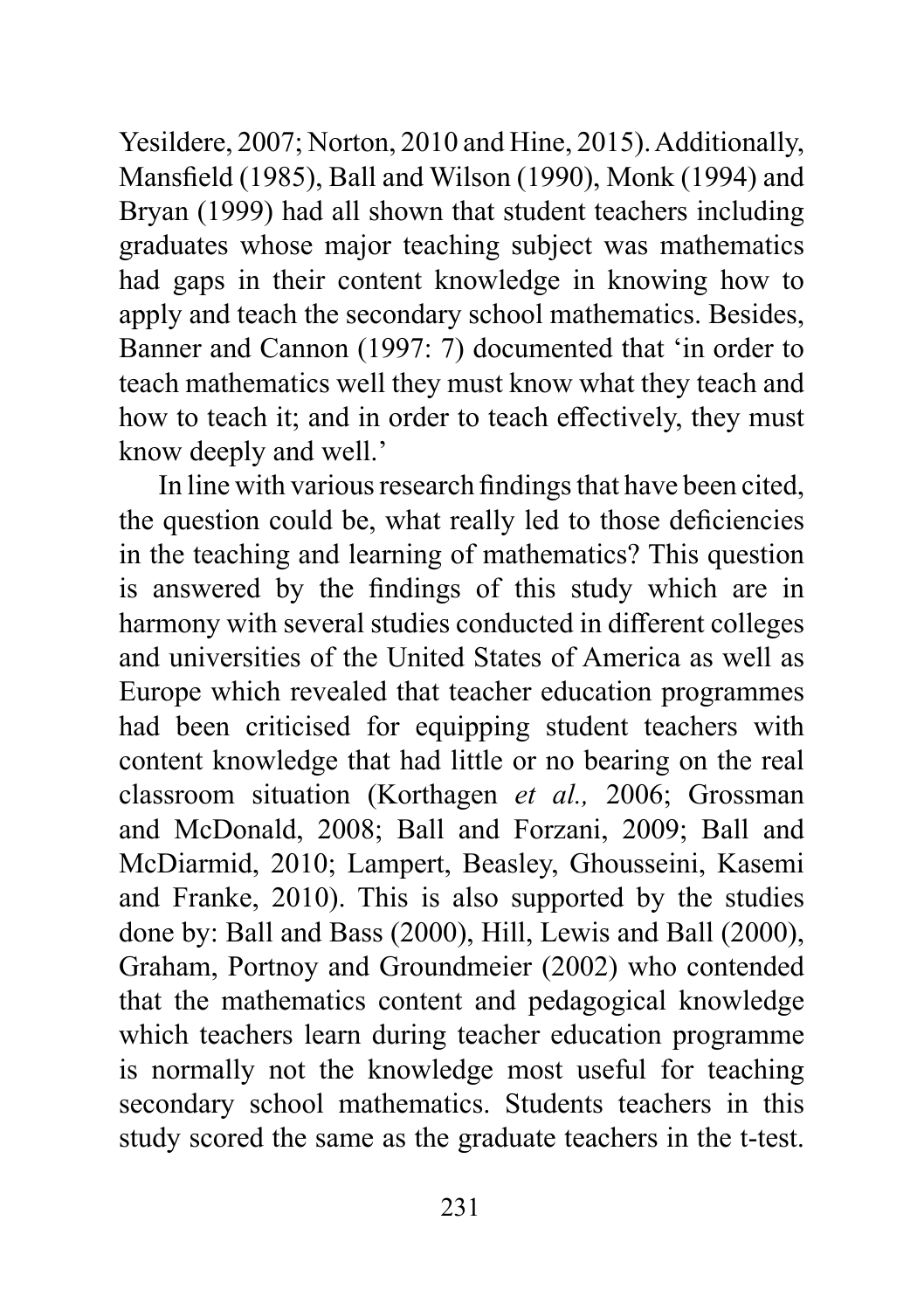This finding is interesting and may be surprising too. But it actually confirms that what was taught to these students at university was not related to what those who were already teaching mathematics in schools knew, otherwise they would have performed better than those straight from school or who had not taught mathematics in secondary school; student teachers, if what was being learnt was a buildup of secondary school mathematics.

Besides, methods courses also never helped student teachers to effectively have a good coverage and understanding of the mathematics which they were to teach upon graduation. It is important in mathematics methods courses to give an opportunity to student teachers to be able to analyse and justify why certain mathematical concepts are the way they are so that they eventually teach learners with full conceptual understanding rather than through memorisation. The study tallies with the study conducted by Masaiti and Manchishi (2011) who had indicated that during teacher education more time was spent on content courses than on methodological courses. This could be one of the reasons there was weak coverage and understanding of secondary school mathematics amongst student teachers during their teacher education programme. Similarly, Mwanza (2016) established that student teachers were exposed to very little practical work during training and that in the case of peer teaching, student teachers were given between 10 to 15 minutes to practice teaching while school teaching experience was also regrettably short. According to Mwanza (*ibid*), this explained why most students teachers from the University of Zambia had mastered too much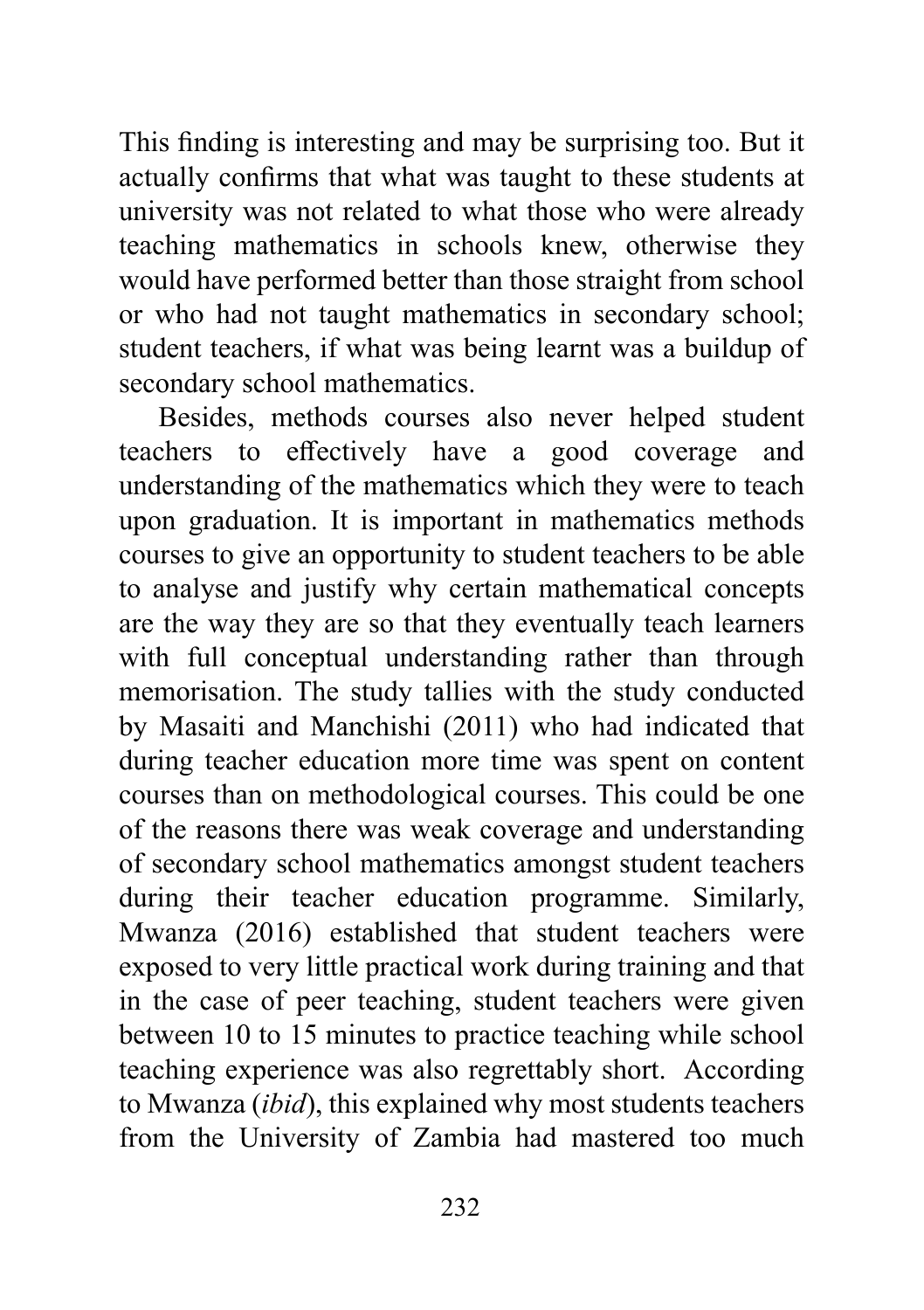content but less practical knowledge of teaching which made teaching difficulty when these student teachers were deployed in schools upon completion of their studies.

The research findings suggested that there was the absence of job analysis when designing the mathematics teacher education curriculum which resulted in developing a general curriculum which could not prepare student teachers to be fit for the purpose as indicated by Mulenga (2015). The lack of acquisition of appropriate mathematical competencies during the teacher education programme had led to teachers' lack of confidence to teach some mathematics topics namely; Earth Geometry, Geometrical Transformation, Linear Programming, Mensuration, Variations, Circle Theorem as well as Constructions and Loci. Some teachers ended up not teaching them because they lacked good coverage and understanding of the named topics. Besides, teachers of mathematics who wanted to upgrade to a degree level had to divert to other teaching subjects which was likely to reduce the number of graduates teaching mathematics in Zambian secondary schools. In this study, we can conclude that all these may have contributed to the poor learner performance in the subject. The study findings were in agreement with several studies with regard to the teaching and learning of classroom mathematics. For instance, Bull (1987) had indicated that it is impossible to disassociate what goes on in classroom from the way teachers are prepared because schooling and teacher preparation were naturally connected. Similarly, Ball, Hill and Bass (2003), and Chapman (2005) argued that there is a strong relationship between teachers' mathematical content knowledge and their ability to teach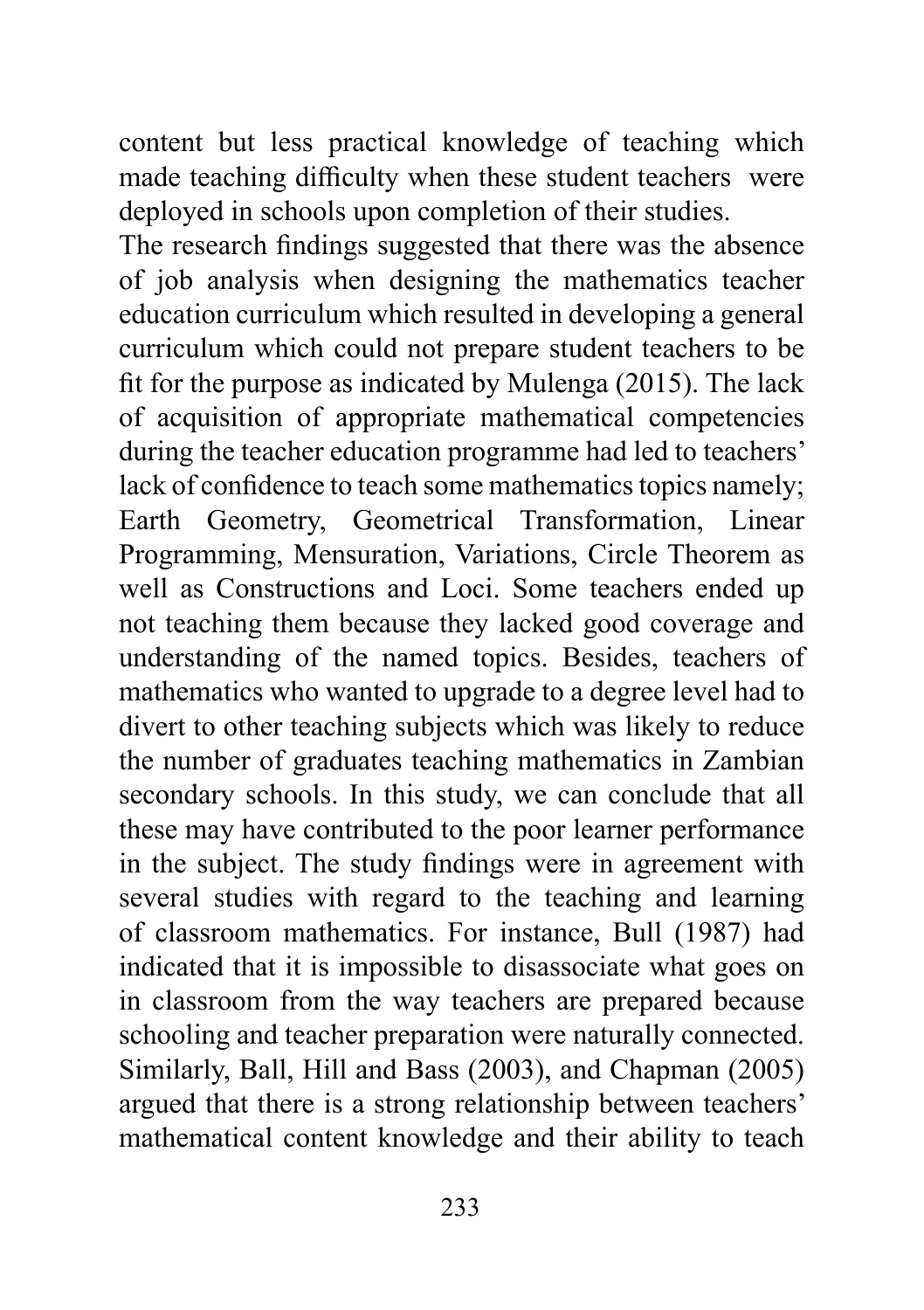well in classroom. All these can be summarised by the study done in Zambia by Manchishi (2007) who argued that; *Multidisciplinary Journal of Language and Social Sciences Education,* Volume 1, No. 1

> *...how does one expect the graduate teacher to implement the school curriculum which is not in harmony with what they went through?*  (Manchishi, 2007: 129).

From the discussion, it can be stated that teacher education curriculum need to equip student teachers with appropriate mathematical knowledge for teaching in order to enhance effective teaching and learning of classroom mathematics.

# **Conclusion**

Since teachers are considered to be key human resource in terms of the development of the country, it is important that teachers are effectively prepared by equipping them with appropriate competencies for teaching during their teacher education programme as well as during School Based Continuing Professional Development (SBCPD). The study findings revealed that student teachers of mathematics at a named university did not acquire the appropriate mathematical competencies for teaching secondary school mathematics. This was because the mathematics teacher education curriculum was loosely linked to the secondary school mathematics curriculum. This is a clear sign that the teacher education curriculum was developed using the content-based teacher education curriculum approach where job analysis was ignored prior to the development of the curriculum. This resulted in teachers failing to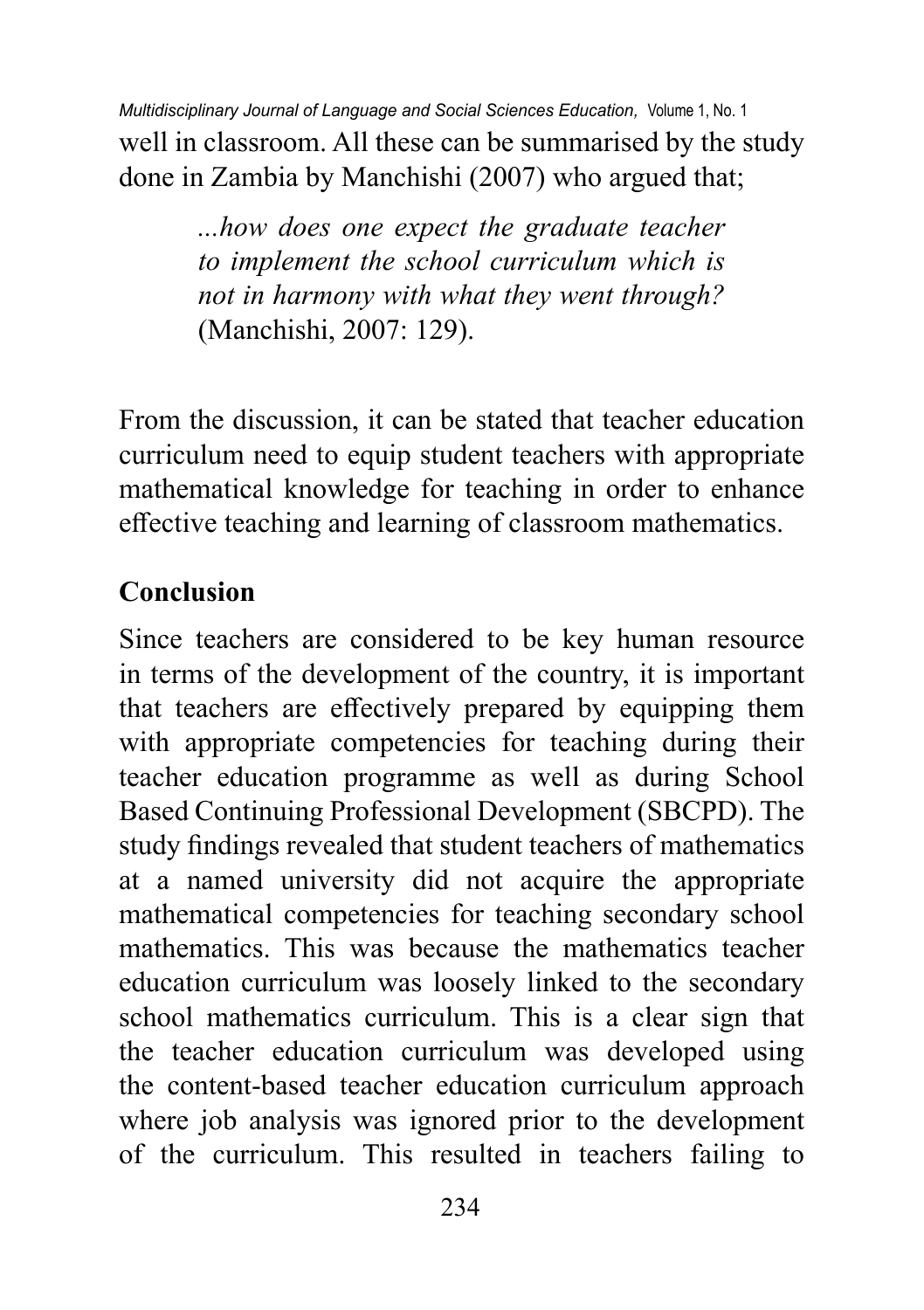effectively teach secondary school mathematics which may had eventually led to poor learner performance. It was recommended that the mathematics teacher education curriculum should be reviewed so that mathematics knowledge for teaching could be included. Besides, the Ministry of General Education should conduct in-service training of teachers of mathematics using the already existing continuous professional development structures within the ministry. Since quality in teacher education is of great importance, the researchers proposed that further research needed to be conducted on student teachers' acquisition of appropriate and relevant competencies in the mushrooming Colleges of Education and Universities for teaching secondary school mathematics.

## **References**

- Ambrose, R. (2004). Initiating Change in Prospective Elementary School Teachers' Orientations to Mathematics Teaching by Building on Beliefs*. Journal of Mathematics Teacher Education*, 7 (2), 91-119.
- Artigue, M., Assude, T., Grugeon, B., & Lenfant, A. (2001). *Teaching and Learning Algebra: Approaching Complexity through Complementary Perspectives.* Paper Presented at the Proceedings of the 12th ICMI Study Conference: The Future of the Teaching and Learning of Algebra, Melbourne, Australia.
- Avong, H. N. (2013). Poor Performance in Mathematics among Senior Secondary School Students in Kaduna State: What to Blame? *Journal of Research in National Development,* 11(2), 319-324.
- Ball, D. L. & Mc Diarmid, G.W. (2010). *The Subject Matter*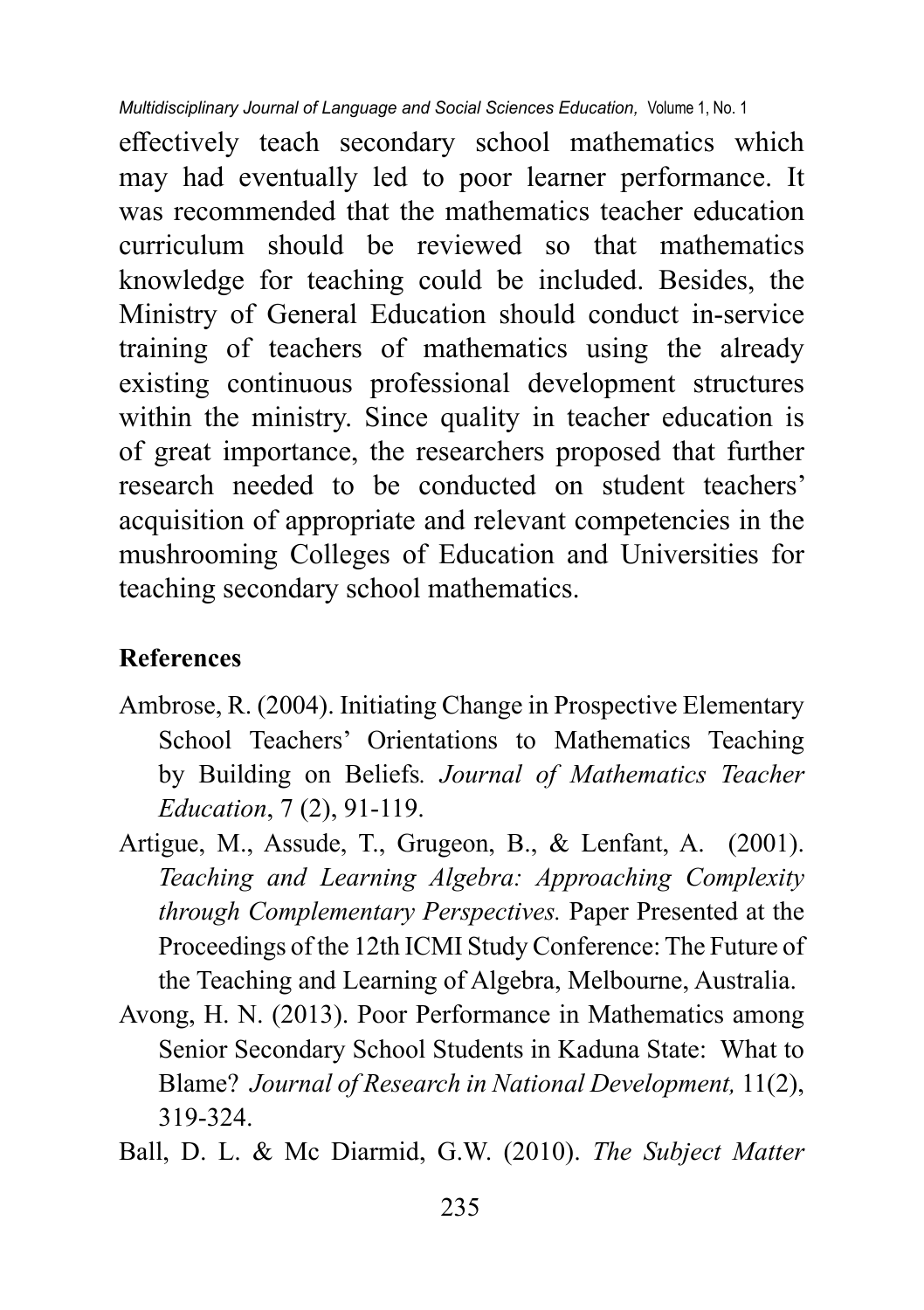*Preparation of Teachers. Handbook for Research on Teacher Education*. New York: Macmillan.

- Ball, D.L, & Forzani, F. (2009). The Work of Teaching and the Challenge for Teacher Education. *Journal of Teacher Education*, 60 (5), 497-511.
- Ball, D.L. & Bass, H. (2000). *Interweaving Content and Pedagogy in Teaching and Learning to Teach: Knowing and Using Mathematics. In* Boaler, J. *(Ed.), Multiple Perspectives on the Teaching and Learning of Mathematics* (pp. 83–104). Westport CT: Ablex.
- Ball, D. L. & Bass, H. (2003). *Towards a Practice–Based Theory of Mathematics Knowledge for Teaching.* In Davis & Simmit, E. (Eds), *Proceedings of the 2002 Annual Meeting of the Canadian Mathematics Education, EB: CMESG/ GCEDM.*
- Ball, D.L. & Wilson, S. (1990). *Knowing the Subject and Learning to Teach it: Examining Assumptions about Becoming a Mathematics Teacher. East Lansing*, MI: Michigan State University, NCRTE[. http://ncrtl.msu.edu/http/reports/html/](%20http://ncrtl.msu.edu/http/reports/html/pdf/rr907.pd) [pdf/rr907.pd](%20http://ncrtl.msu.edu/http/reports/html/pdf/rr907.pd)f.
- Banja, K.M. (2012 a). The Teaching Profession in Zambia: Myth or Reality? The University of Zambia. *Zambia Journal of Education*. 3 (2) pp.1-11.
- Banja, K.M. (2012 b). The Relevance and Adequacy of University Education to Occupational Demands*:* The Case of Zambia*. Journal of Contemporary Issues.* Vol. 29.
- Banner, J. & Cannon, H. (1997). *The Elements of Teaching*. New Haven: Yale University Press.
- Biggs, J. (2001). The *Reflective Institution: Assuring and Enhancing the Quality of Teaching and Learning*. Chicago: Prentice-Hall.
- Bowles, F. D. (2012). *Handbook for the Development of*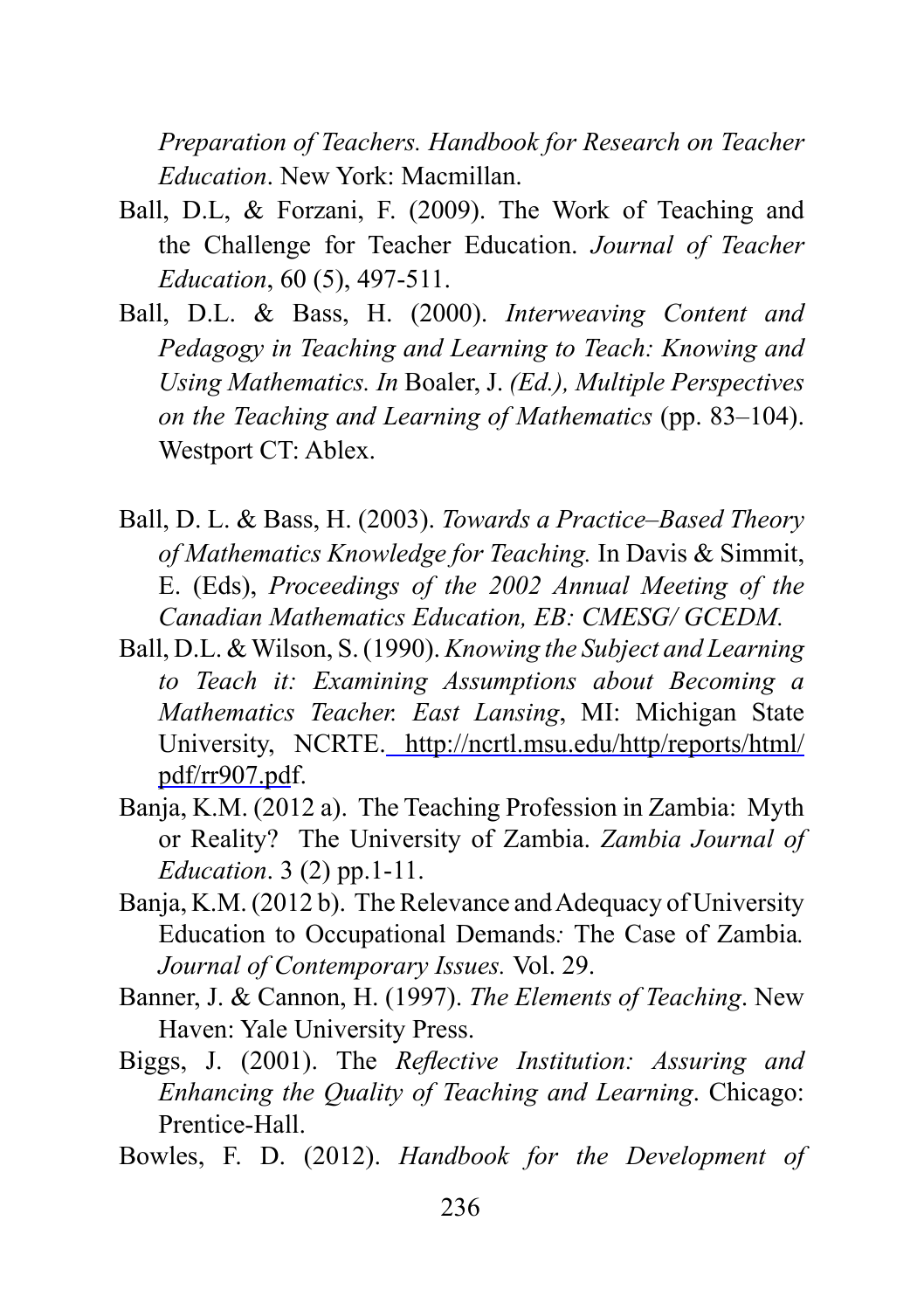*Instructional Modules in Competency-Based Teacher Education Programmes*. New York: Syracuse.

- Bryan, T.J. (1999). The Conceptual Knowledge of Pre-service Secondary Mathematics Teachers: How Well do they Know the Subject Matter they will Teach? Issues in the undergraduate Mathematics of School Teachers: *The Journal, I.*
- Bull, L.B. (1987). *Confronting Reform in Teacher Preparation: One State's Experience of Educational Evaluation and Policy Analysis*. Vol.9, No. 1, 25-40.
- Canadian Report (2008). *Teacher Education and Development Study in Mathematics.* Toronto: Council of Ministers of Education.
- Chabatama, M.C. (2012). Contradictions and weaknesses in the teaching an examination of History in Zambian secondary schools*. Zambia Journal of Education*. (3)2, 12-18.
- Chapman, O. (2005). Constructing *Pedagogical Knowledge of Problem Solving: Pre-Service Mathematics Teachers.* In Chick, H.L. & Vincent, J. L. *(Eds), Processing of the 29th Conference of the International Group for the Psychology of Mathematics Education*, Vol. (2), 225-232.
- Chishimba, C.P. (2001). Content-Based Teacher Education Approach versus Competence- Based Teacher Education Approach. Prospects*. Quarterly Review of Comparative education,* XXXI (2), 229-238.
- Cochran-Smith, M. (2005). *The new Teacher Education: For better or Worse. Educational Research 34, 3-17.*
- Creswell, J. W. (2015). *A Concise Introduction to Mixed Methods Research.* London: Sage Publishers.
- Creswell, J. W. (2013). '*Steps in Conducting a Scholarly Mixed Methods Study'. DBER Speaker Series Pages* 48. http:// digitalcommons.unl.edu/dberspeakers/48.
- Creswell, J.W. (2009). *Research Design: Qualitative, Quantitative and Mixed Methods Approaches.* California: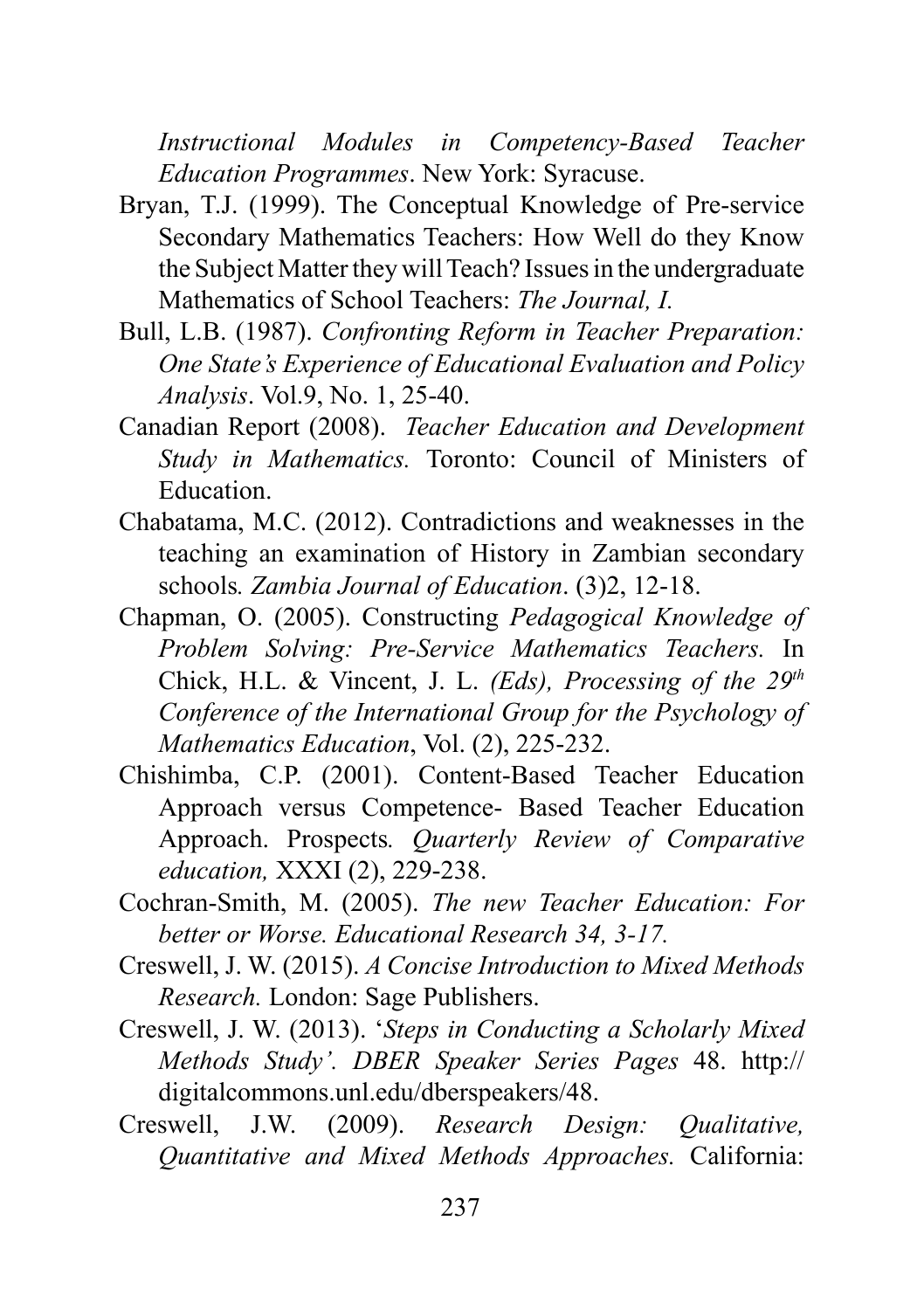Sage Publications.

- Darling-Hammond, L. (2000). How Teacher Education Matters*. Journal of Teacher Education.* 51 (3), 166-173.
- Examinations Council of Zambia (2012). *School Certificate and General Certificate Examiners' Reports October/ November 2006 Examinations*. *Chief Examiners Report.*
- Examinations Council of Zambia (2016). *2015 Examination Performance Review Report for Natural Sciences.* Lusaka: Examination Council of Zambia typesetting Section.
- Fatima, R. (2005). *Role of Mathematics in the Development of Society.* New Delhi: NCERT Publications.
- Fatima, R. (2012). *Role of Mathematics in the Development of Society. Current Research in Elementary School Mathematics*. [https://www.semantic](https://www.semantic/) scholar.org/…/Role-of-Mathematics… Fatima/bae6bf15245ble56.
- Graham, K. J., Portnoy, N., & Grundmeier, T. (2002). *Making Mathematical Connections in Programs for Prospective Teachers.* In Mewborn, D. S., White, D. Y., Wiegel, H. G., Bryant, R. L. & Nooney, K. *(Eds.), Proceedings of the twentyfourth annual meeting of the North American Chapter of the International Group for the Psychology of Mathematics Education (Vol.4, pp. 1930–1932). Columbus, OH: ERIC Clearing house for Science Mathematics and International Education.*
- Grossman, P. & McDonald, M. (2008). Back to the Future: Directions for Research in Teaching and Teacher education*. American Educational Research Journal,* 45, 184–205.
- Haberman, M. & Stinnett, T. M. (1973). *Teacher Education and the new Profession of Teaching.* Berkeley, CA: McCutchan.
- Hine, G. S. C. (2015). *Self-perceptions of Pre-service Mathematics Teachers Completing a Graduate Diploma of Secondary Education. Issues in Educational Research, 25(4), 480-500[.](http://www.iier.org.au/iier25/hine.pdf)*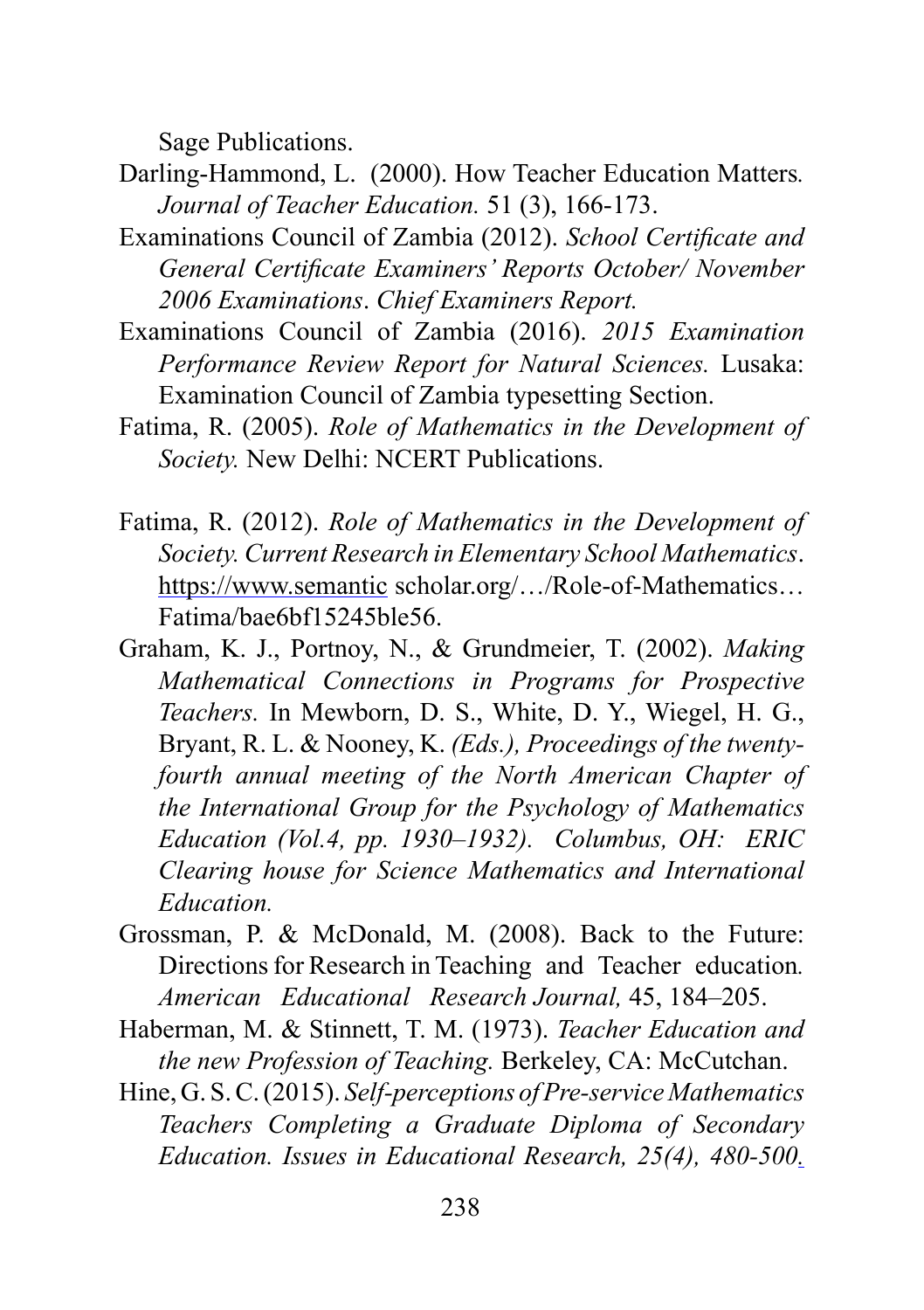*<http://www.iier.org.au/iier25/hine.pdf>*

- Hodgson, B. (2001). *The Mathematical of Education of School Teachers: Role and Responsibilities of University Mathematicians.* In Holton, D. A. *(ed). The Teaching and Learning of Mathematics at the University Level*. Boston: Kluwer Academic Publishers. (Massachusetts, 2001), 501- 518.
- Hurrel, D. P. (2013). What Teachers Need to Know to Teach Mathematics: An argument for a reconceptualised model*. Australian Journal of Teacher Education,* 38 (11)[: http://](http://dx.doi.org/10.14221/) [dx.doi.org/10.14221](http://dx.doi.org/10.14221/)/ajte.2013v38n 11.3.
- Kafata, F. & Mbetwa, K. S. (2016). An Investigation into the Failure Rate in Mathematics and Science at Grade Twelve (12) Examinations and its Impact to the School of Engineering: A case Study of Kitwe District of Zambia*. International Journal of Scientific & Technology Research Volume 5, Issue 08.*
- Kajander, A. (2005). *Moving towards Conceptual Understanding in the Pre-service Classroom: A study of Learning Fractions. Towards Conceptual Understanding in the Pre-service classroom: A Study of Evolving Knowledge and Values. 27th Annual Meeting of the North American Chapter of the International Group for the Psychology of Mathematics Education,* Roanoke University of Virginia.
- Khan, S. B. (2012). Preparation of Effective Teachers of Mathematics for Effective Teaching of Mathematics*. Journal of Educational and Instructional Studies in the World. Vol. 2, issue:* 4 Article 09. ISSN: 2146-7463.
- Korthagen, E., Loughran, J. and Russell, T. (2006). *Developing Fundamental Principles for Teacher Education Programmes and practices. Teaching and Teacher Education*. 22 (3) 20 – 41.
- Lampert, M. (2001). Teaching problems and the problems of teaching. New Haven, CT: Yale University Press.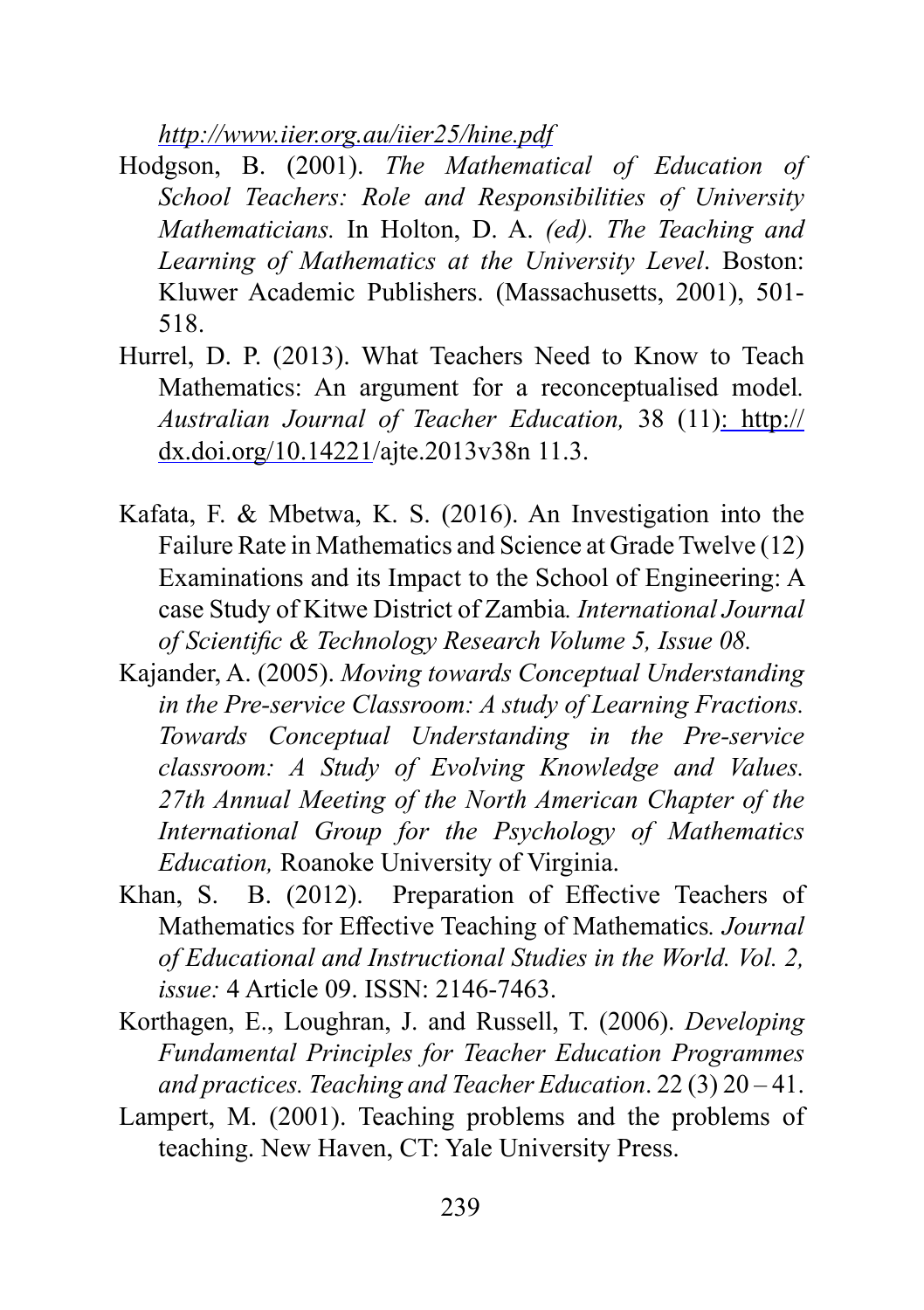- Luangala, J. R. and Mulenga, I. M. (2011). *Cultivation of Thinking Skills through Instructional Procedures in Zambian Basic Schools*. London: Lambert Academic Publishing.
- Manchishi, P. C. (2013). *Reforming Zambian Pre-Service Teacher Education for Quality Learning.* Lusaka: The University of Zambia Press.
- Manchishi, P. C. (2004). 'The Growth of Teacher Education in Zambia since Independence*'*, *in Educational Research Journal* (online publication of African Educational Research Network), vol. 4(4).
- Masaiti, G. & Manchishi, P. C. (2011). The University of Zambia Pre-service Teacher Education Programme: Is it Responsive to Schools and Communities' Aspirations? *European Journal of Educational Studies*, 3 (2), 311-324.
- Mansfield, H. (1985). *Points, Lines and their Representations for Learning of Mathematics,* 5 (3), 2-6. [http://www.jstor.org/](http://www.jstor.org/stable/40247786) [stable/40247786.](http://www.jstor.org/stable/40247786)
- Mbugua, K. Z., Kibet, K., Muthaa, M, G. & Nkonke, R. G. (2012). *Factors Contributing to Students' Poor Performance in Mathematics at Kenya Certificate of Secondary Education in Kenya: A case of Baringo Country*, Kenya. Chuka University College.
- Ministry of Education, (1996). *Educating Our Future: National Policy on Education*. Lusaka: Zambia Educational Publishing House.
- Ministry of Education, (1977). *Educational Reform: Proposals and Recommendations.* Lusaka: Government Printers.
- Monk, D. (1994). Subject *Area Preparation of Secondary Mathematics and Science Teachers and Student Achievements. Economics of Education Review*, 13 (2), 125-145.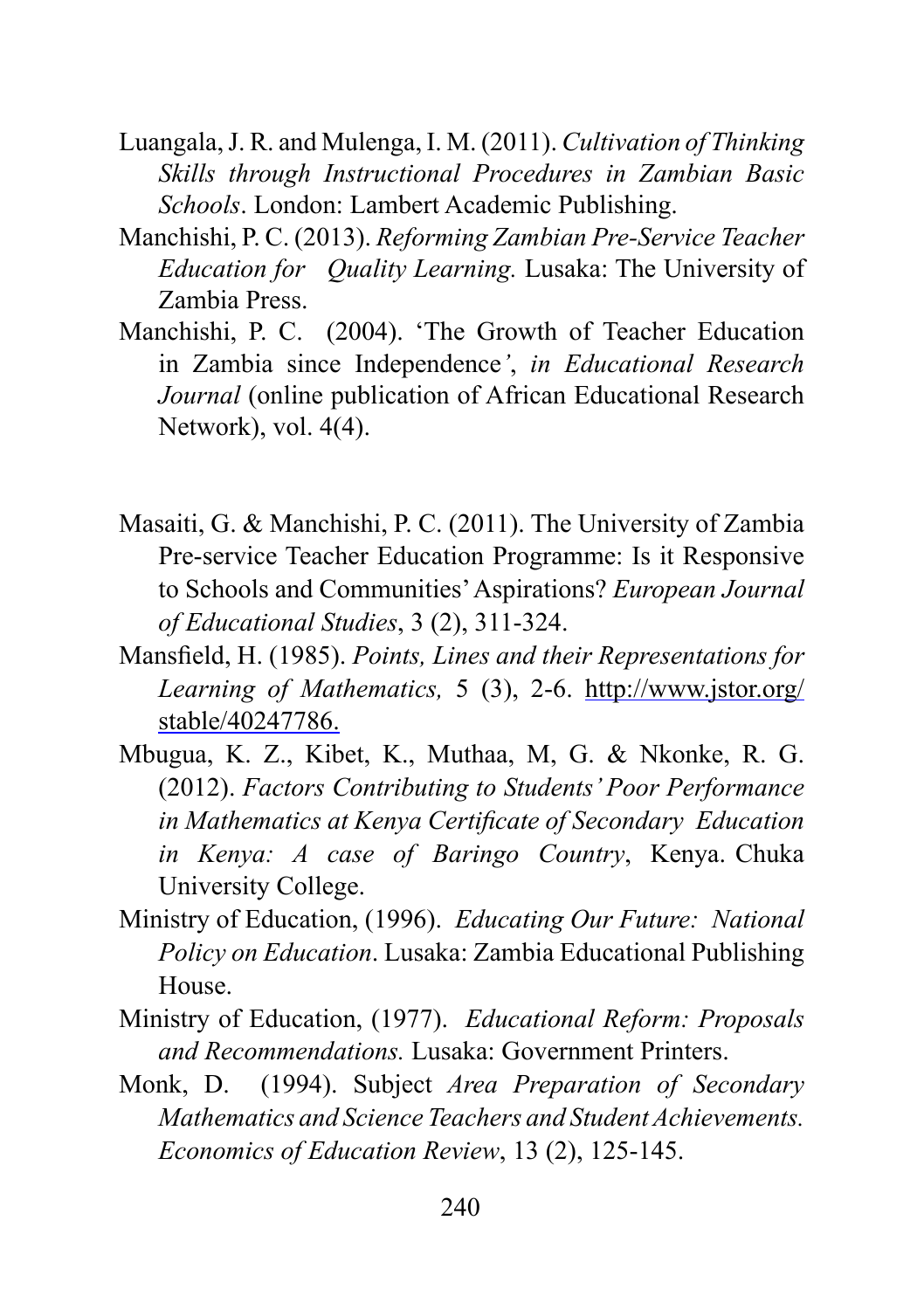- Mulenga, I. M. (2015). *English Language Teacher Education Curriculum Designing: A Mixed Methods Analysis of the Programme at the University of Zambia*. PhD Thesis. The University of Zambia.
- Mulenga, I. M. & Luangala, J. R. (2015). Curriculum Design in Contemporary Teacher Education: What makes Job Analysis a Vital Preliminary Ingredient? *International Journal of Humanities Social Sciences and Education.* 2 (1), 39-51.
- Mutai, J. K. (2010). *Attitudes Towards Learning and Performance in Mathematics Among Students in selected Secondary Schools in Bureti District*, Kenya. M. Ed.
- Mwanza, D.S. (2016). *A Critical Reflection on Eclecticism in the teaching of English Grammar in Selected Scondary Schools in Zambia.* PhD Thesis. University of Western Cape.
- Mwape, J. & Musonda, A. (2014). An Investigation in the Teaching and Learning of Mathematics at Senior Secondary level in Solwezi District. *Research journali's Journal of Mathematics Vol. 1/ No.6 November ISSSN23495375.*
- National Council on Teacher Quality. (2007). *State teacher policy yearbook: Progress on teacher quality, Ohio 2007*. Washington, DC: National Council on Teacher Quality.
- Norton, S. (2010). *How Deeply and How Well? How Ready to Teach Mathematics after a one-year Programme? Mathematics Teacher Education and Development*, 12 (1), 65-84.
- Okafor, C. F. & Anaduaka, U. S. (2013). Nigerian School Children and Mathematics Phobia: How the Mathematics Teacher can help. *American Journal of Educational Research*, 1(7), 247-251.

Peressini, D., Borko, H., Romagnano, L., Knuth, E., &